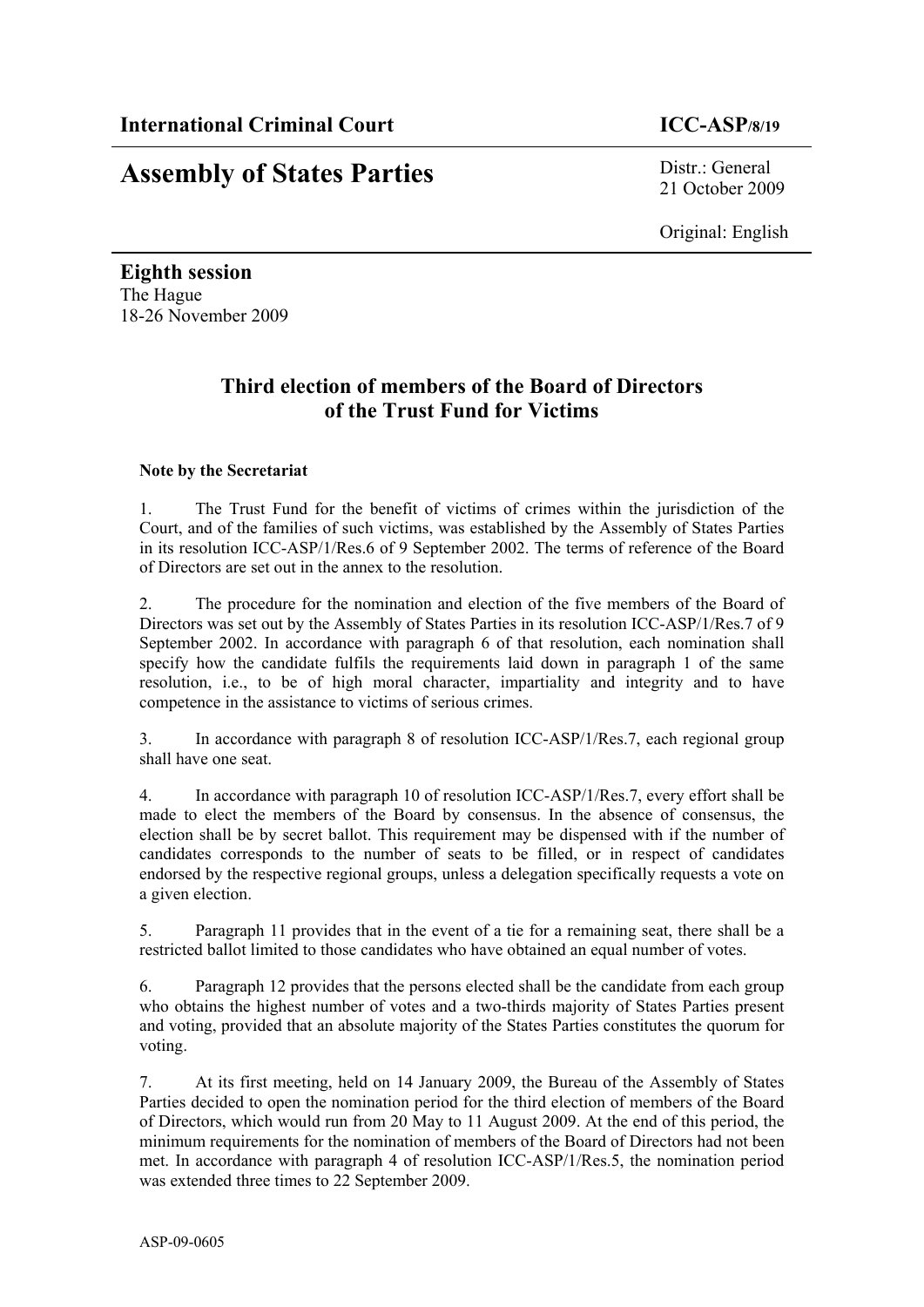8. As at 23 September 2009, the following nominations had been received:

African States

- Ms. Betty Kaari Murungi (Kenya)

Asian States

- Mr. Bulgaa Altangerel (Mongolia)

Eastern European States

- Ms. Vaira Vīķe-Freiberga (Latvia)

Group of Latin American and Caribbean States

- Mr. Eduardo Pizarro Leongómez (Colombia)

Western European and other States

- Ms. Elisabeth Rehn (Finland)

9. In accordance with paragraph 7 of resolution ICC-ASP/1/Res.7, information relating to the candidates, with accompanying documents, is contained in the annex to the present note.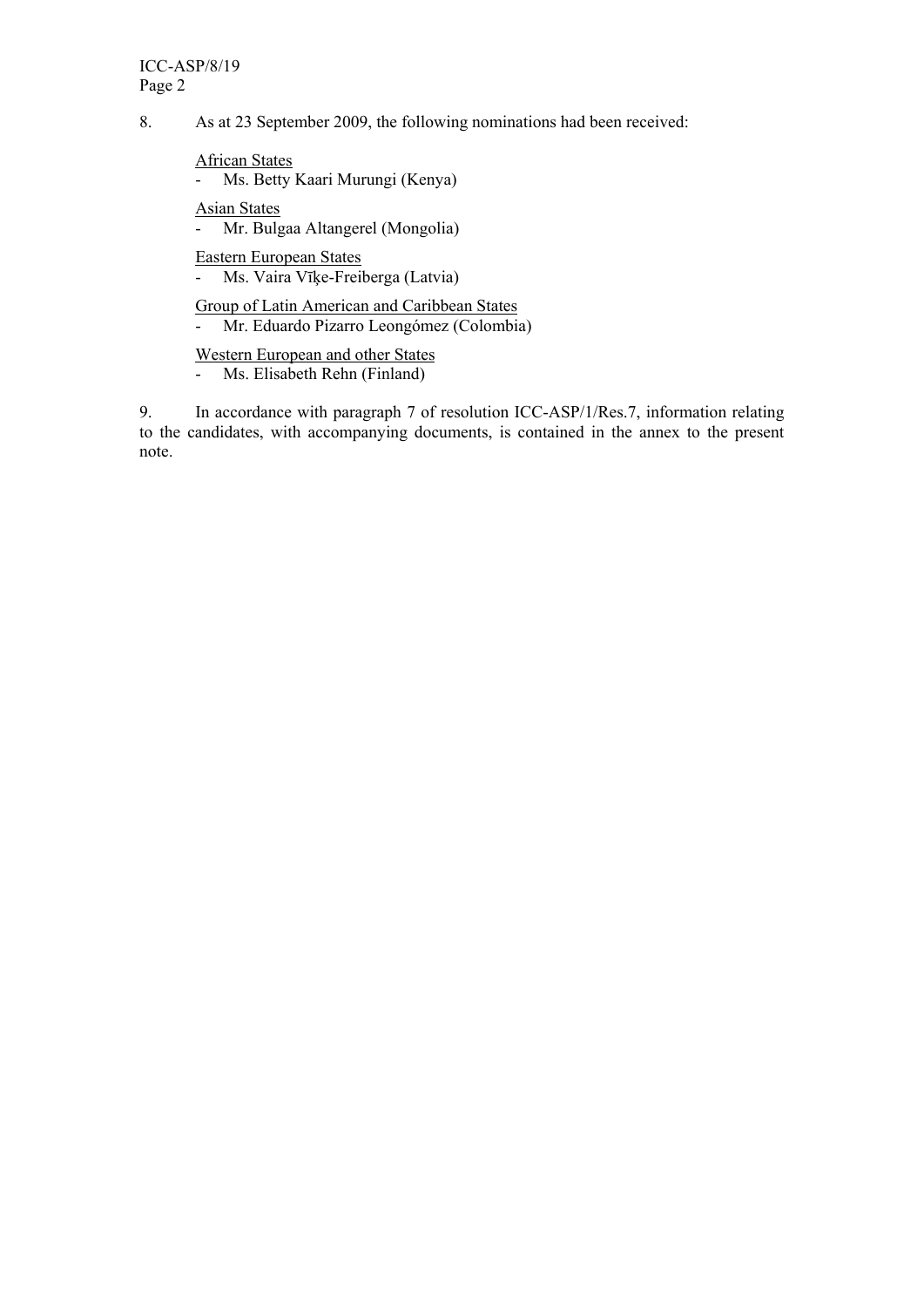# **Annex**

# **Alphabetical list of candidates (with statements of qualifications)**

# **Contents**

| Name and nationality* |  | Page |
|-----------------------|--|------|
|                       |  |      |
|                       |  |      |
|                       |  |      |
|                       |  |      |
|                       |  |      |

 $\overline{a}$ 

<sup>∗</sup> Also the nominating State(s) unless otherwise indicated.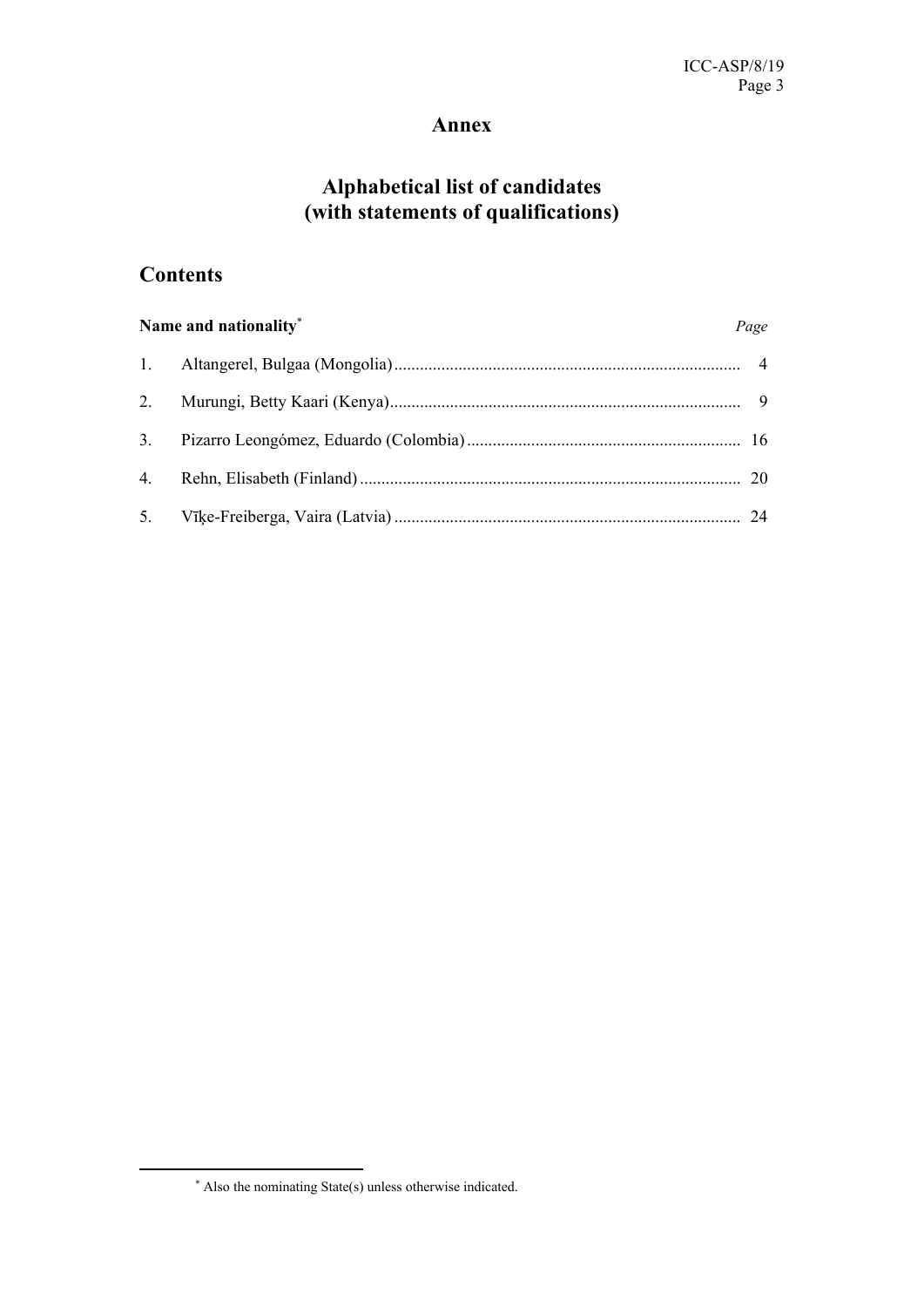# **1. Altangerel, Bulgaa (Mongolia)**

[Original: English]

#### **Note verbale**

The Ministry of Foreign Affairs and Trade of Mongolia presents its compliments to the Secretariat of the Assembly of States Parties to the Rome Statute of the International Criminal Court and has the honour to inform it that the Government of Mongolia has decided to submit the candidacy of H.E. Mr. Bulgaa Altangerel, Ambassador Extraordinary and Plenipotentiary, for re-election as a member of the Board of Directors of the Court's Trust Fund for Victims.

The Government of Mongolia nominates its candidate, Mr. Bulgaa Altangerel, as the candidate who fulfils all the necessary requirements of the annex to resolution ICC-ASP/1/Res.6, of 9 September 2002, on the Establishment of a fund for the benefit of victims of crimes within the jurisdiction of the Court, and of the families of such victims. He is a person of high moral character, impartiality and integrity and we fully believe that he has relevant competence in the assistance to victims of serious crimes.

 $[\dots]$ 

\*\*\*

#### **Statement of qualifications**

#### **Personal**

Place of birth: Khovod Province, Mongolia

Nationality: Mongolian

#### **Qualifications**

- 1963 1973 Secondary School, Khovod Province, Mongolia.
- 1974 1979 Master degree in International Law, Moscow's Institute of International Relations, Russia.
- 1988 1990 Master degree in Political Sciences, Moscow's Institute of Political Sciences, Russia.
- 1992 Special Training for International Affairs, Columbia University, United States of America.
- 2003 PhD in International Law, Kiev Taras Shivchenko National University, Ukraine.

#### **Academic background**

Professor of Law, Mongolian National University.

Professor of Academy, Academy of Security, Defence and Rule of Law, Russian Federation.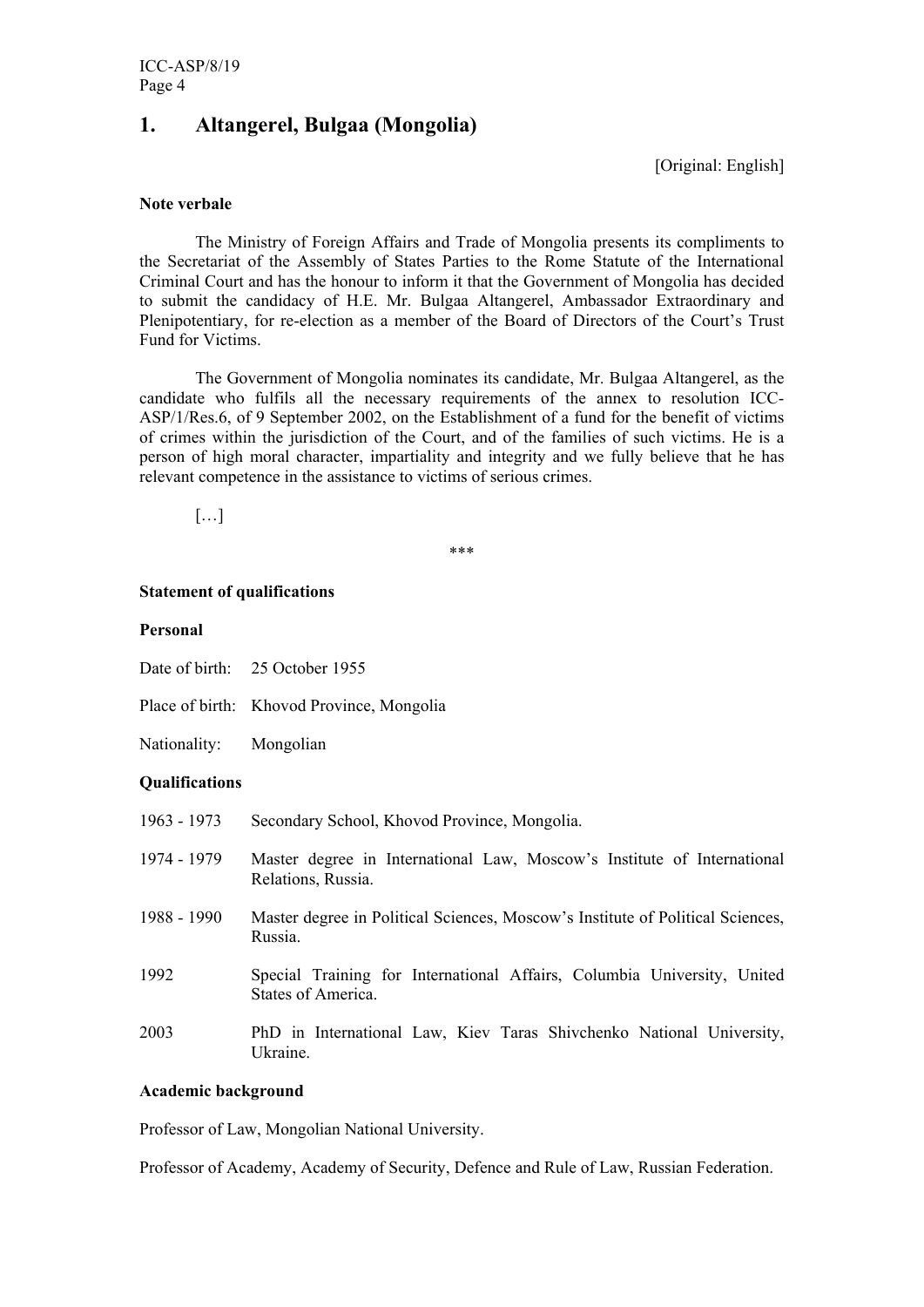#### **Foreign languages**

English, Russian and Spanish.

# **Work experience**

- 1979 1981 Ministry of Foreign Affairs, Mongolia.
- 1981 1985 Embassy of Mongolia to Afghanistan.
- 1985 1988 Ministry of Foreign Affairs, Mongolia.
- 1990 1991 Adviser for Foreign Policy, Parliament of Mongolia.
- 1991 1992 Director of Foreign Relations Division, Secretariat of the Parliament of Mongolia.
- 1992 1997 Director of Foreign Relations Department, Secretariat of the Parliament of Mongolia.
- 1997 2003 Ambassador Extraordinary and Plenipotentiary of Mongolia to the Republic of Turkey. Ambassador Extraordinary and Plenipotentiary of Mongolia to Bulgaria,

Lebanon, Romania, and Uzbekistan.

- 2003 2008 Director of Legal Department of the Ministry of Foreign Affairs, Mongolia.
- 2008 present Ambassador Extraordinary and Plenipotentiary of Mongolia to the United Kingdom.

 Ambassador Extraordinary and Plenipotentiary of Mongolia to Ireland, Iceland and South Africa.

#### **Other assignments**

- 1985 1988 Member Inter-Governmental Commission on the inspection of State boundaries between Mongolia and the USSR.
- 1990 1997 Responsible Secretary, Mongolian Inter-Parliamentary Group.
- 1993 1997 Chair, International Law Department, National University of Mongolia.
- 1993 1997 Founder and President, Mongolian-Israel Friendship Society, from 1997 Hon. President, Mongolian-Israel Friendship Society.
- 1993 present Board Member, Mongolian Association for the United Nations.
- 2002 present Board Member, Mongolian National Antiterrorist Association. Board Member, Mongolian Academy of Antiterrorism.
- 2003 present Board Member, Amnesty International of Mongolia.
- 2005 present Member, Governing Council, the "Blue Banner's" (Tsenher Suld) for promoting institutionalization of Mongolia's nuclear weapons free status at the international level.

Board Member, National Committee for Humanitarian Law.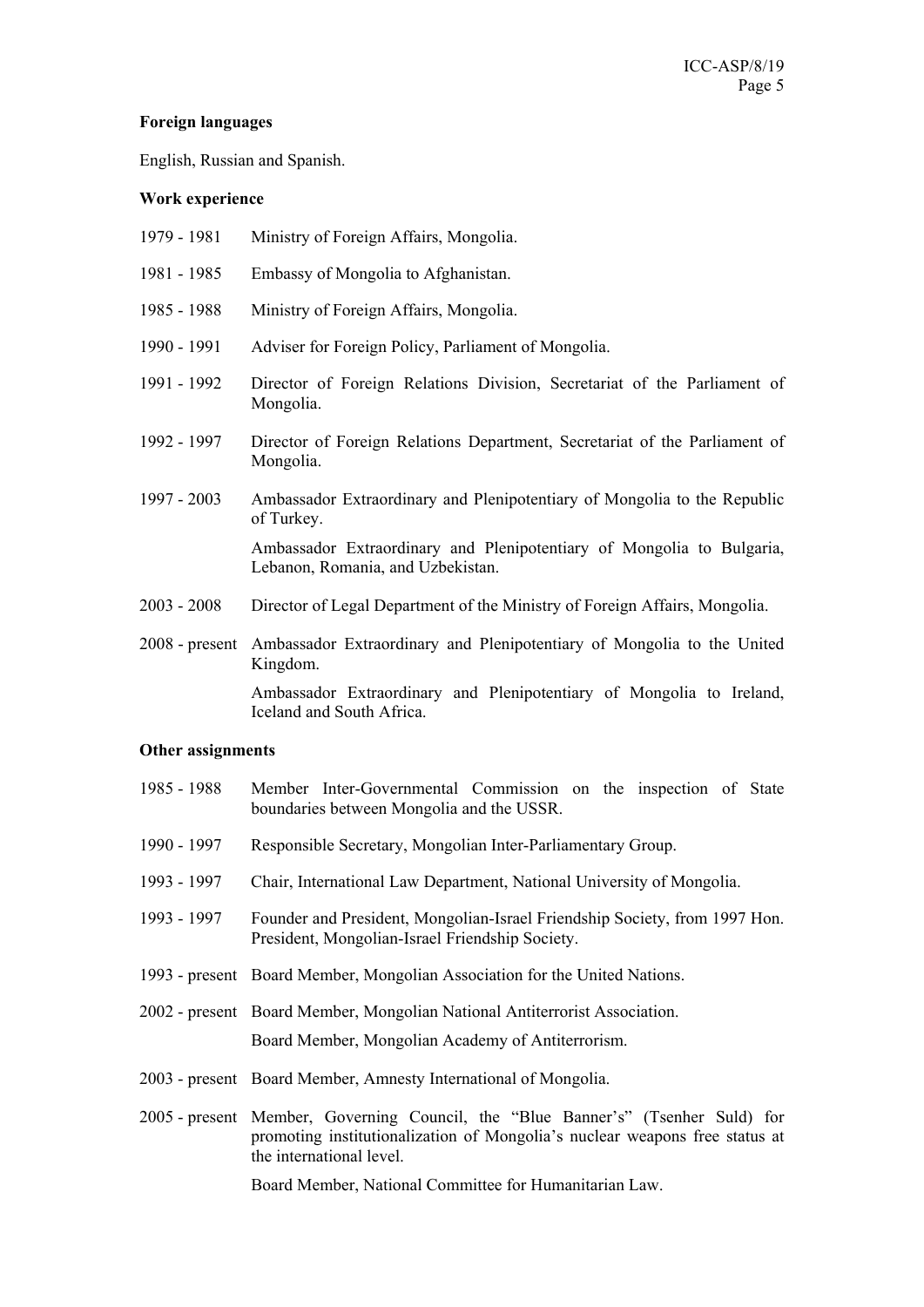# **Other experience and related work**

- Sessions of the United Nations Conference on the Law of the Sea (New York, Geneva, 1980, 1981).
- Member of the Mongolian delegation to the United Nations General Assembly 41st, 42nd sessions (New York, 1986, 1987).
- Sessions of the International Parliamentary Union (IPU) (1982-1984, 1988, 1990-1993, 1995-1996).
- Special session of the General Assembly of the United Nations and the IPU devoted to the 50th anniversary of the United Nations (New York, 1995).
- Member of the official delegation of the President of Mongolia and Chairmen of the Parliament of Mongolia to Austria, Bulgaria, Egypt, Denmark, France, Federal Republic of Germany, Kazakhstan, Japan, Republic of Korea, the Russian Federation, Thailand, Turkey, United States of America and Ukraine (1990-2006).
- Session of Inter-Parliamentary Union Conferences, the Asia Pacific Parliamentary Forum Conferences (1995, 1996).
- International Symposium: International Cooperation in the fields of Legal Studies and an Agenda for Conference Law Studies (Japan, Tokyo, 2004).
- Korea-Mongolia International Conference: Trends and issues on legislation of South/North Korea and Mongolia (Mongolia, Ulaanbaatar, 2004).
- The 12th Asian Export Seminar (Japan, Tokyo, 2004).
- Asian Pacific Conference on Refugees, Displaced Persons and Migrants (China, 2005).
- Working Group on Legal Issues pertaining to Counter Terrorism (Uzbekistan, 2005).
- 6th, 7th and 8th Sessions of the United Nations Open-ended Informal Consultative Process on Oceans and the Law of the Sea (New York, 2005-2007).
- Representative to the fifth session of the Assembly of States Parties of the International Criminal Court (The Hague, 2006).
- Member of the Intergovernmental Group to study Practical Means of Promoting Full Respect of International Humanitarian Law and Compliance with Law (2006).
- International Humanitarian Law Conference (Malaysia, China, 2006).
- Head of the Mongolian delegation to the Negotiations between delegates of the People's Republic of China, Mongolia and the Russian Federation on the draft transit traffic agreement (from 2004-2008).
- Representative to the Conference on International Criminal Justice (Turin, Italy, 2007).
- Representative to the resumed fifth session of the Assembly of States Parties of the International Criminal Court (New York, 2007).
- 2007 Korea-Mongolia Conference (Transformation of the Mongolian Legal System).
- Asia-Pacific Group on Money Laundering, Annual Meeting (Evaluation report on Mongolia) (Perth, Australia, July 2007).
- $-4<sup>th</sup>$ ,  $5<sup>th</sup>$  and  $6<sup>th</sup>$  Annual Meeting of the Board of Directors of the Trust Fund for Victims of the International Criminal Court (The Hague, 2007-2009).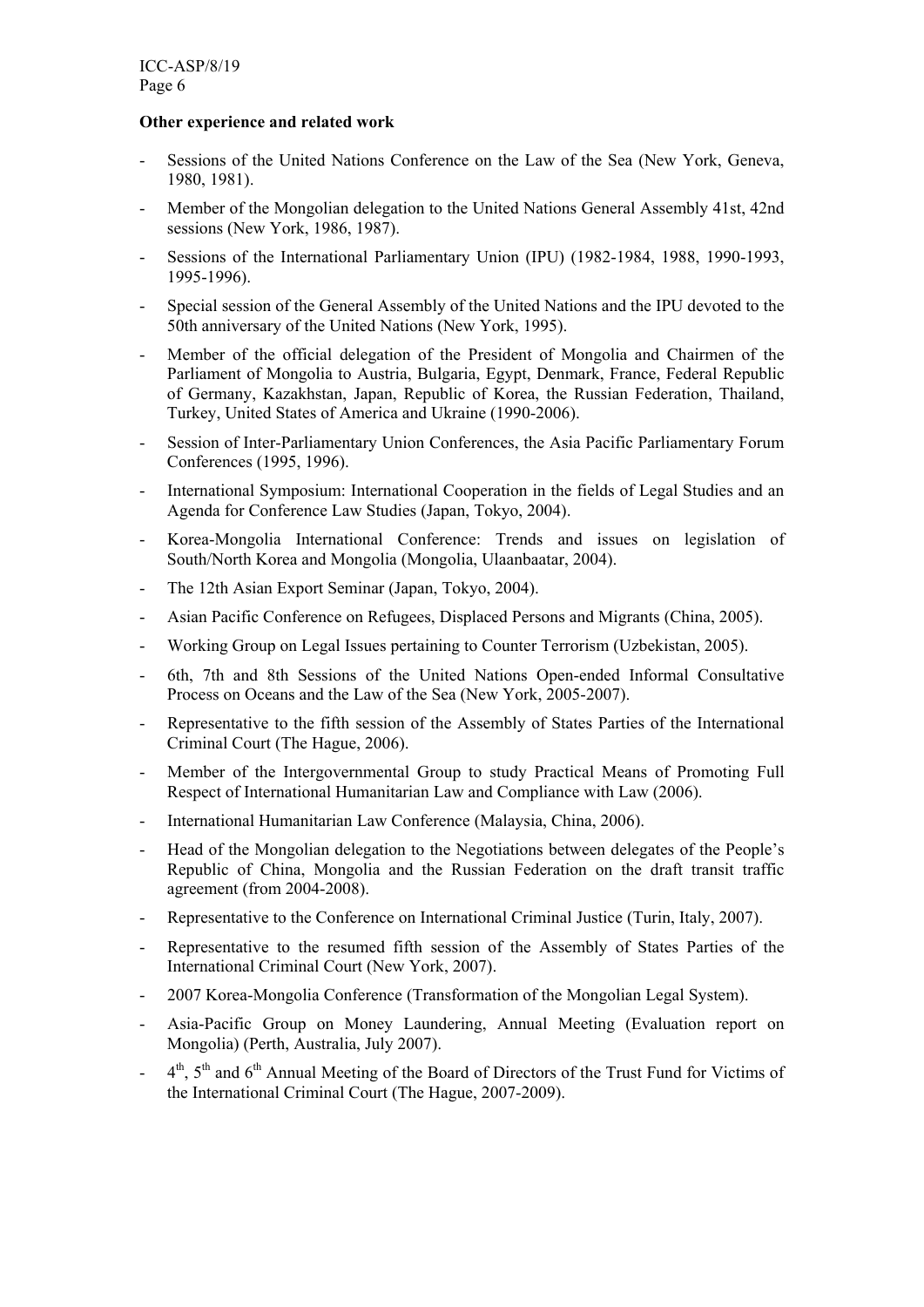# **Seminar and conference participation as speaker, presenter, rapporteur and/or participant**

- Presenter at the International scientific conference "Turkey and Ukraine: past, present and future" on the topic "Bilateral and Multilateral Agreements between Ukraine and Turkey as the main instrument of their international cooperation: Problems of interpretation" (Ukraine, Kiev, 2002).
- Bali-Budapest Returns Conference: People smuggling, Trafficking in Persons and Related Transnational Crime (Australia, Perth, 2004).
- Berne Initiative Conference: Managing International Migration Cooperation (Switzerland, China and Hungary, 2004).
- Focal Point of the Conference: Mongolia and United Nations Anticorruption Convention (Mongolia, Ulaanbaatar, 2005).
- Focal Point of the Conference on Legislative Implementation of Universal Instruments against Terrorism and Other Crimes (Mongolia, Ulaanbaatar, 2005).
- Focal Point on the Conference on Humanitarian Law (Mongolia, Ulaanbaatar, 2006).
- Chairperson and/or active participant in the negotiation process of draft agreements of Mongolia with foreign countries in the following fields:
	- (a) Extradition, Mutual Legal Assistance;
	- (b) Investment promotion and protection;
	- (c) Civil aviations, telecommunications, outer space, science and technology;
	- (d) Economic cooperation, trade and double taxation avoidance;
	- (e) Consular and intellectual property rights.

#### **Awards**

- Honoured Labour Medal (1991).
- Highest Award of the Government of Mongolia (1997).
- Minister Extraordinary and Plenipotentiary of Mongolia (1999).
- "Modarskii Konnik"1st rank order, Bulgaria (2001).
- "Highest honour" award of the Constitutional Court of Mongolia (2001).
- Award of the Ministry of Foreign Affairs of Mongolia (2001).
- Ambassador Extraordinary and Plenipotentiary of Mongolia (2002).

# **Principal and other publications**

- Altangerel, B., *"International Treaty Series of Mongolia",* Special Edition of the State Official Bulletin, Volumes 1-8, Mongolia, Ulaanbaatar: Ministry of Foreign Affairs, 2004-2008.
- Altangerel, B., *"Elements of International Law"*, Mongolia, Ulaanbaatar: National Legal Centre, 2006.
- Altangerel, B., *"International Public Law: Summary of Exercises",* Mongolia, Ulaanbaatar, 2004.
- Altangerel, B., *"International Private Law: Summary of Exercises",* Mongolia, Ulaanbaatar, 2004.
- Altangerel, B., *"Foreign Policy of Mongolia: Legal instruments",* Mongolia, Ulaanbaatar: Ministry of Foreign Affairs, 2004.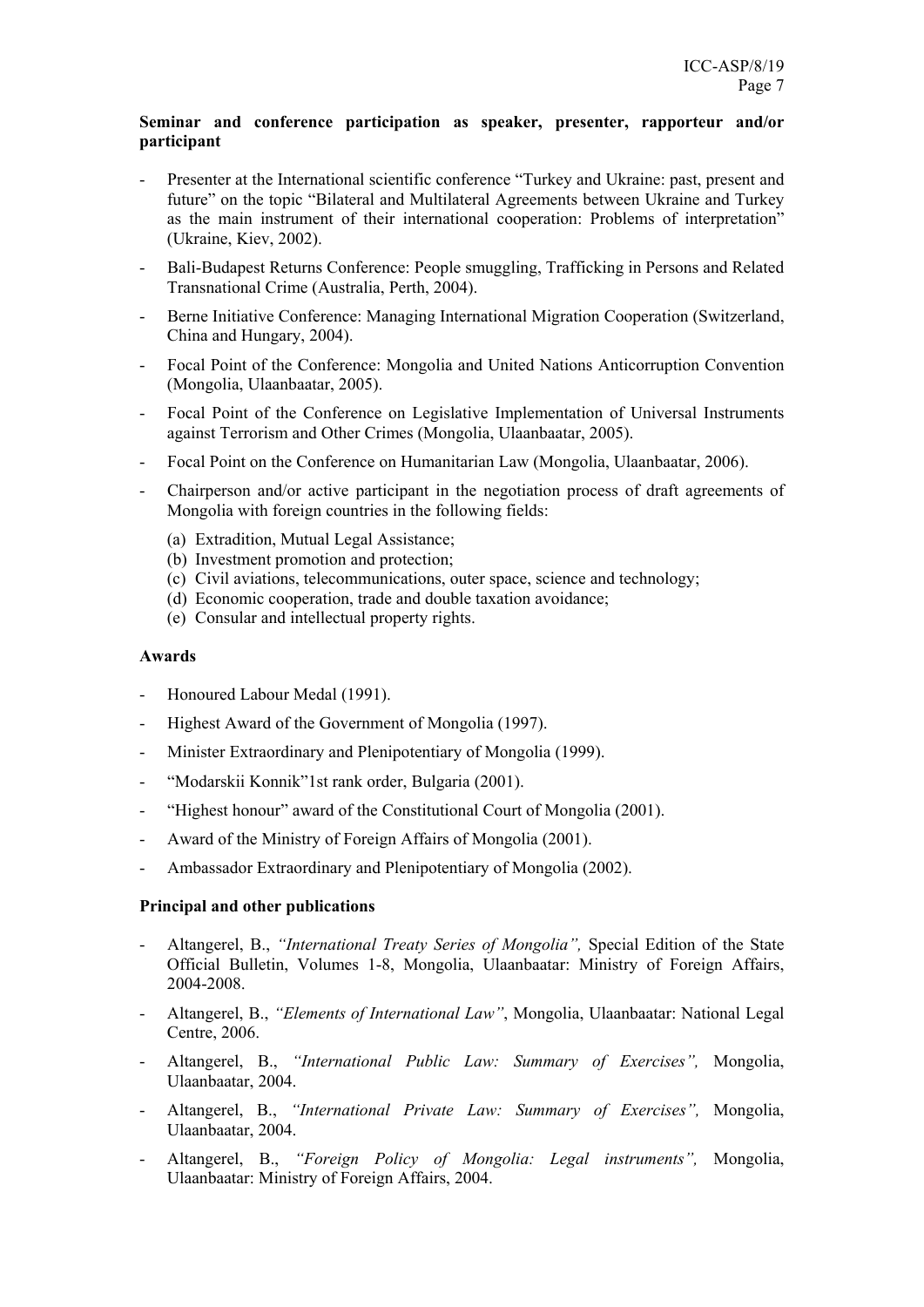- Altangerel, B., *"Application of International Treaties in conformity with the National Legislation",* in "Superiority of Law", no. 4, 2006.
- Altangerel, B., "Philosophic and Legal Doctrines of the Interpretation of International Treaties", in *Current Issue of International Relations*, no. 31, 2002, pages 148-153, Kiev, in Ukrainian.
- Altangerel, B., "Legalization of Rules for Interpreting International Treaties", in *Current Issue of International Relations,* no. 32, 2002, pages 197-202, Kiev, in Ukrainian.
- Altangerel, B., "The Vienna Convention on the Law of Treaties and Interpretation of treaties", in *Law*, no. 8-9, Ulaanbaatar, 2002, in English.
- Altangerel, B., "Racism and Apartheid Crimes against Humanity", in *News of Mongolia,* no. 24, Ulaanbaatar, 1986, in Russian.
- Altangerel, B., Principle of non-use of Force, in "Statehood of People", no. 2, Ulaanbaatar, 1984.
- Altangerel, B., "Prestigious duties of the United Nations", in *Art, Literature*, Ulaanbaatar, 1980.

\*\*\*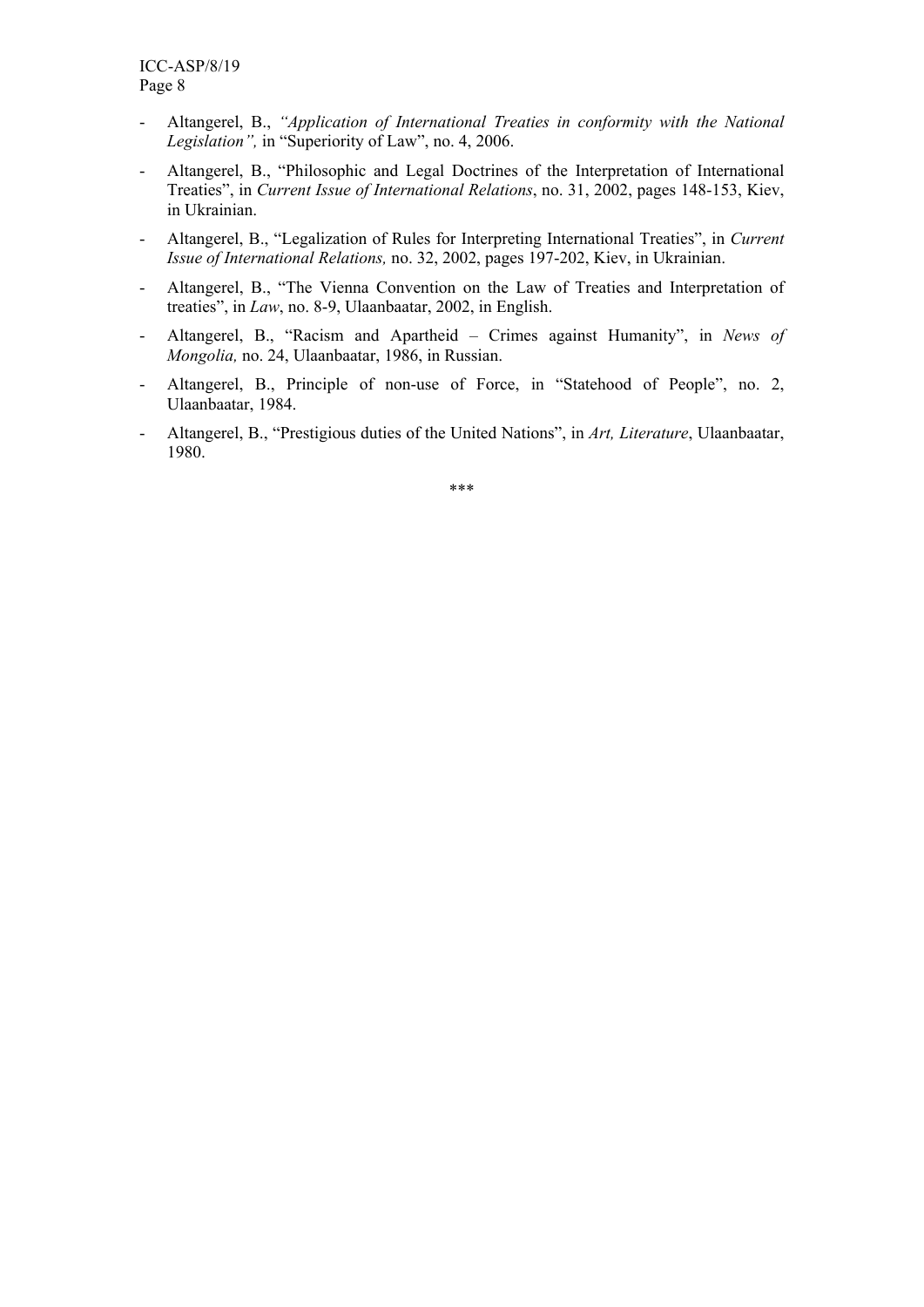# **2. Murungi, Betty Kaari (Kenya)**

[Original: English]

#### **Note verbale**

The Permanent Mission of the Republic of Kenya to the United Nations presents its compliments to the Secretariat of the Assembly of States Parties of the International Criminal Court and has the honour to inform that the Government of Kenya has nominated Betty Kaari Murungi for the post of Trustee of the International Criminal Court Trust Fund.

 $[\ldots]$ 

\*\*\*

# **Statement of qualifications**

Betty Kaari Murungi has over 23 years' broad experience in the practice of law at the national, regional and international levels; ten years' experience in the management and governance of non-governmental and non-profit organizations. She has extensive background in international human rights in the context of violent conflict, and experience in international criminal justice and accountability mechanisms coupled with experience in international law and transitional justice issues, women's human rights, constitutionalism, governance and social justice philanthropy.

# **Education**

Harvard Law School, Cambridge, MA, United States of America.

Visiting Fellow, Human Rights Program (2005-2006).

Kenya School of Law, Nairobi, Kenya.

Post Graduate Diploma in Legal Education (1985).

University of Nairobi, Nairobi, Kenya, Bachelor of Laws (Honours) (1984).

# **Competence profile**

Legal professional with over 23 years' broad experience in the practice of law at the national, regional and international levels; 10 years' experience in the management and governance of non-governmental and non-profit organizations. Extensive background in international human rights in the context of violent conflict, and experience in international criminal justice and accountability mechanisms; extensive experience in international law and transitional justice issues, women's human rights, constitutionalism, governance and social justice philanthropy; excellent understanding of the United Nations and African Union mechanisms and systems for human rights protection. Demonstrated intellectual leadership and ability to integrate knowledge with broader strategic, policy and operational objectives; successful and trained organizational fundraiser; confident, creative, independent and flexible individual able to take initiative and responsibility; demonstrated ability to lead and coordinate the work of teams and individuals ensuring quality and timeliness of outputs; thorough knowledge and understanding of international relations and politics. Superior skills in writing, analysis and communication. Highly developed negotiating skills; a person of integrity with over 15 years' progressive experience working and learning in multicultural and multidisciplinary environments.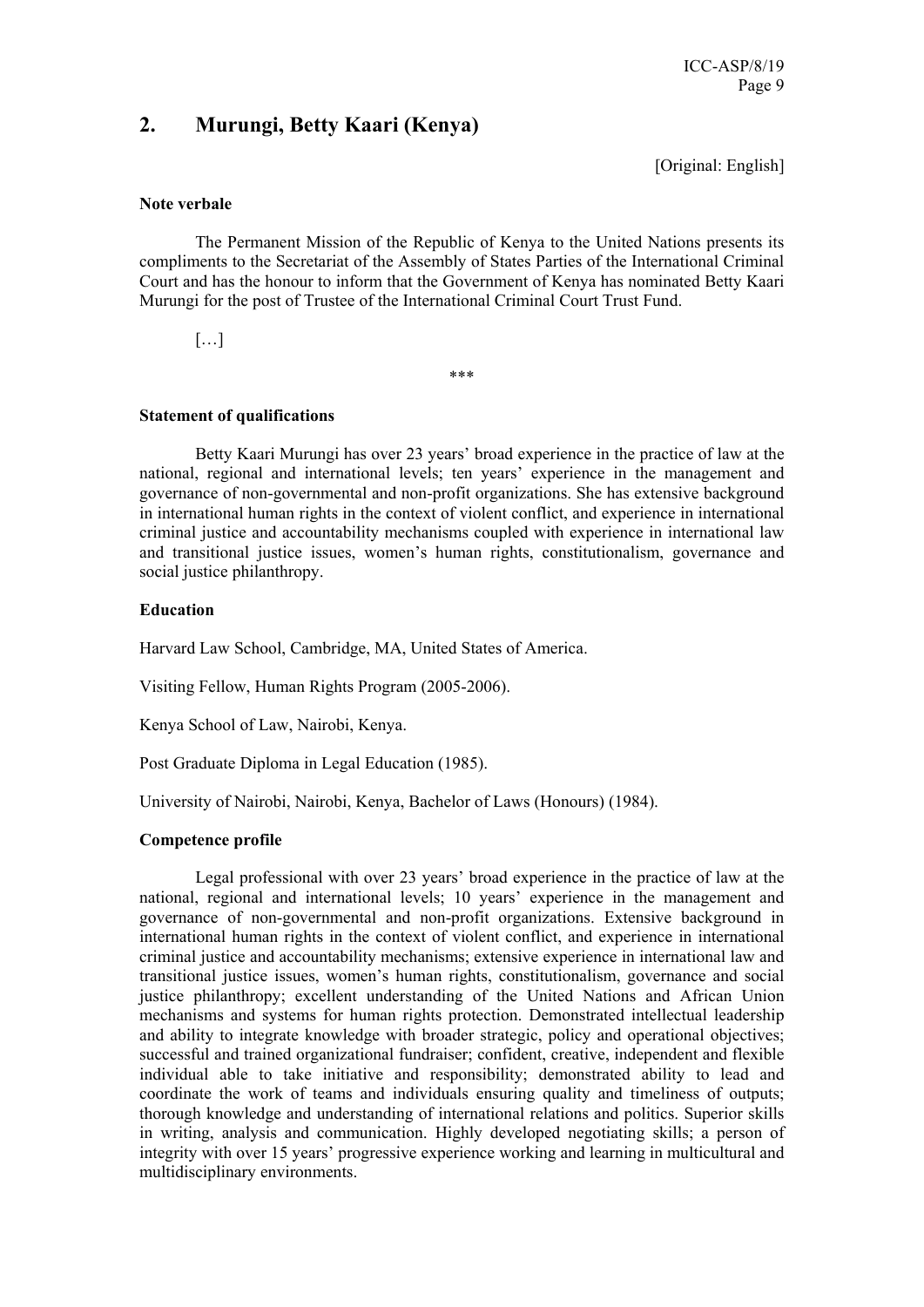#### **Relevant professional development**

- TRANSCEND Advanced International Training Programme on peacebuilding, conflict transformation and post-war reconstruction, reconciliation and resolution - a five-day international training programme for practitioners, policymakers, international and national agency staff and non-governmental organizations working in peacebuilding, conflict transformation and post-war recovery. TRANSCEND and the Peace Action, Training and Research Institute of Romania, 22-26 November 2004, Cluj-Napoca, Romania (Certificate).
- Allavida's East Africa Foundations Learning Group: Advancing the learning of local philanthropy and community asset building, Nairobi, Kenya, 7 March 2004.
- Women's Funding Network (WFN) Training on fundraising and philanthropy for social change: the Women of Colour Development Incubator inaugural class, September 2002, May 2003, San Francisco, California, United States of America (Certificate).
- Board Source / Kituo Cha Katiba Critical Components in Non-Profit Governance, Self-Assessment for Governing Boards (Training of Trainers), Naivasha, Kenya, 4-8 February 2002 and 18-19 July 2002 (Certificate).

#### **Relevant experience**

- July 2001 Founding director, Urgent Action Fund - Africa, Nairobi, Kenya.
- present Urgent Action Fund's mission is to advance the human rights of women and girls globally with a primary focus in areas of armed conflict or escalating violence. The Fund accomplishes its objectives through a programme of Urgent Action grant-making and special initiatives that promote women's involvement in transitional justice mechanisms through providing technical expertise.
- March 1999 present Legal Adviser, Coalition for Women's Human Rights in Conflict Situations – Women's Rights Program, Rights and Democracy, Montreal, Canada.

The Coalition on Women's Human Rights in Conflict Situations is comprised of lawyers, legal scholars, women's rights activists and nongovernmental organizations concerned with international justice; its mandate is to ensure that crimes against women are adequately investigated and prosecuted in the United Nations ad hoc tribunals, national hybrid tribunals and at the International Criminal Court (ICC). The Coalition seeks solutions to the invisibility of women's human rights abuses in conflict situations, to condemn the practice of sexual violence and other inhumane treatment of women as deliberate instruments of war, and to ensure that these are prosecuted as war crimes, crimes against humanity, and crimes of genocide, where appropriate. Working at the local and international levels, Coalition members act as a resource for consultation and debate on substantive issues related to the integration of a gender perspective in post-conflict transitional justice systems. Coalition efforts also seek to strengthen international and regional capacity to monitor women's human rights in conflict and post-war situations through the creation of appropriate mechanisms of accountability and the assessment of their transferability to other contexts.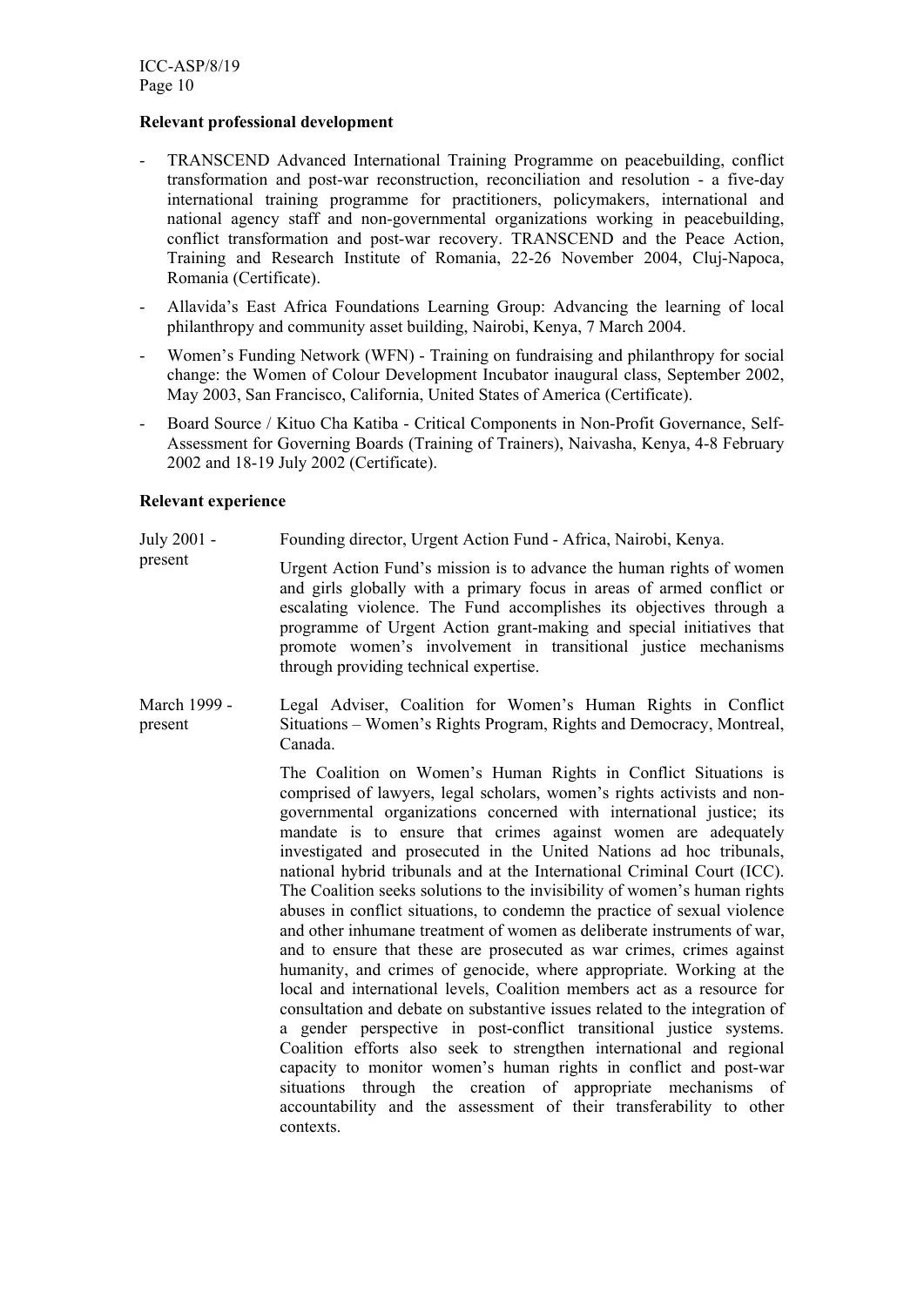| October 1995 -<br>February 2001   | Founding Partner, Murungi & Co. Advocates, Nairobi. |
|-----------------------------------|-----------------------------------------------------|
| February 1993 -<br>September 1995 | Partner, Guatama & Kibuchi Advocates.               |
| January 1990 -<br>June 1992       | Credit Manager, Diners Finance.                     |
| September 1985 -<br>December 1989 | Associate, Mereka & Co. Advocates, Nairobi, Kenya.  |

# **Career highlights**

- Presently and since 2002 Serving as an acknowledged expert consultant on matters of transitional justice and human rights for national, regional and international governmental and non-governmental organizations as well as multilateral bodies. Key among these: United Nations agencies - United Nations Development Fund for Women (UNIFEM), United Nations Special Representative of the Secretary-General (SRSG) for the Great Lakes Region, Department of Public Information (DPI), the General Assembly (GA), United Nations Educational, Scientific and Cultural Organization (UNESCO), Republic of Rwanda – Supreme Court, the Sierra Leone Truth and Reconciliation Commission, the International Criminal Tribunal for Rwanda (ICTR), the Coalition for an International Criminal Court (CICC), the Nobel Women's Initiative, the Bruno Kreisky Forum for International Dialogue, Rights and Democracy, the Kenya National Commission for Human Rights, the Kenya Women Judges Association, International Commission of Jurists Kenya, and the Amani Parliamentary Forum.
- 2001 Founding a Pan-African grant-making organization to support women responding to conflict and providing the necessary technical assistance to women in post-conflict situations in particular to Rwanda, Sierra Leone, Liberia and Northern Uganda on engaging with international and local transitional justice mechanisms.
- 2003/2004 Providing training and other technical support to Commissioners and staff of the Sierra Leone Truth and Reconciliation Commission (TRC) on international gender crimes and mechanisms for victim and witness support and protection ahead of the TRC hearings.
- November December 2004 Working with the Sierra Leone TRC as a United Nations consultant to develop the conclusions and recommendations drawn from the testimonies and submissions on record with the Commission and validating the TRC recommendations on women and reparations in its final report.
- 1998 2009 Monitoring the trials at the International Criminal Tribunal for Rwanda (ICTR) on the investigations and prosecution of gender crimes.
- 2006 Working as a United Nations consultant at the Rwanda Supreme Court to provide training for judges, magistrates and police prosecutors on international criminal law as it relates to sexual and gender based crimes and the practice of international justice mechanisms in the prosecution of these crimes.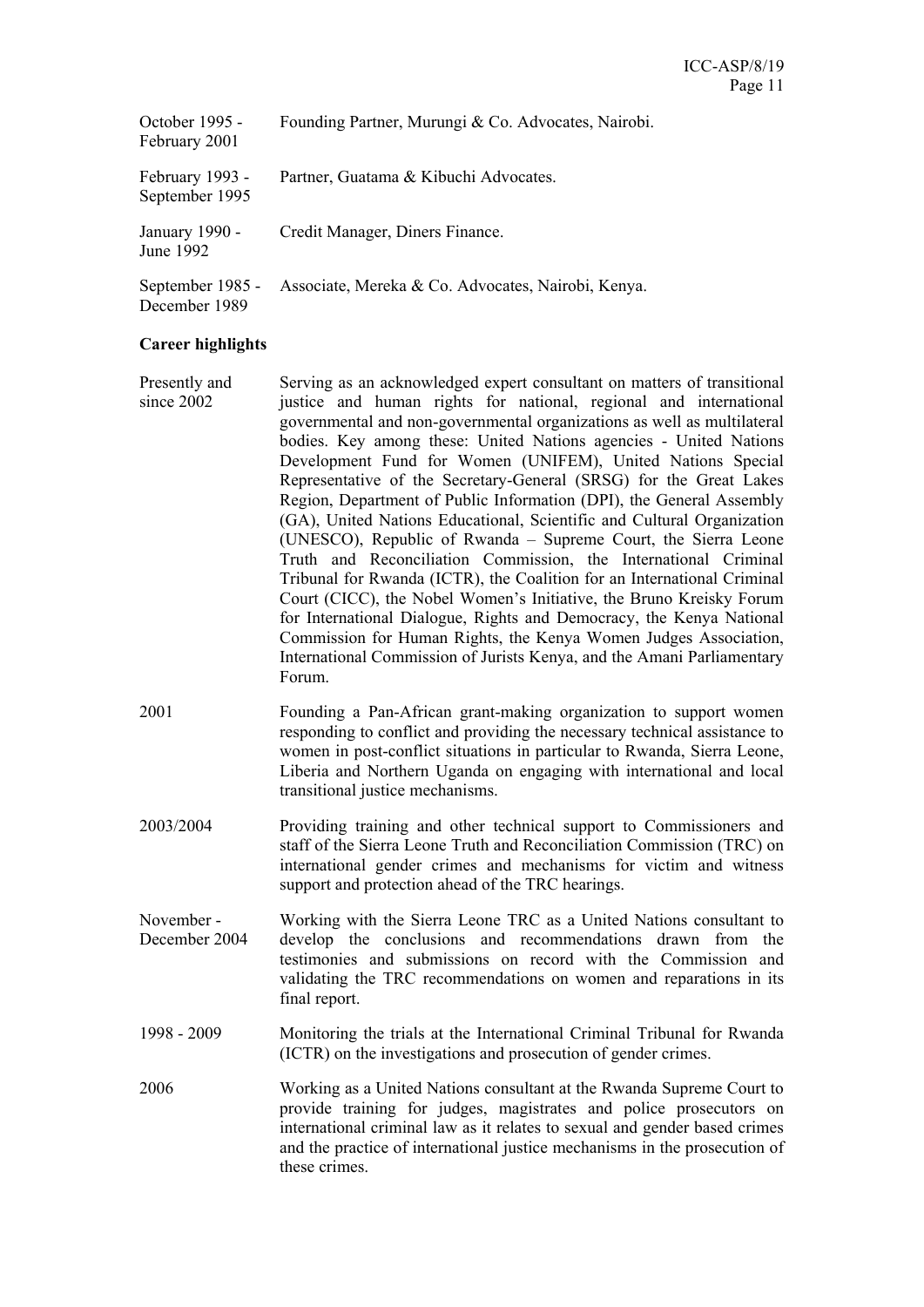| $1995 - 2002$ | Delegate of the Coalition for an International Criminal Court for an     |
|---------------|--------------------------------------------------------------------------|
|               | effective and independent international criminal court at all the United |
|               | Nations Preparatory Commission meetings. Served as the chairperson of    |
|               | the Women's Caucus for Gender Justice in New York and at The Hague.      |
|               |                                                                          |

July 1998 CICC delegate to the Rome Conference for an International Criminal Court.

**Select conferences, seminars and training:** human rights, peace, international law and transitional justice

- Participant at the third, fourth and fifth sessions of the Assembly of States Parties to the Rome Statute of the International Criminal Court, The Hague, 2004, 2005, 2006, 2007.
- Resource person: Amani Forum Workshop for Parliamentarians from the Great Lakes Region - The International Conference on the Great Lakes Region, "Women peace and security - a look at the issues", Nairobi, Kenya, 14-16 July 2004.
- Facilitator: Technical meeting on the International Conference on the Great Lakes Region: Women, Peace, and Security, Nairobi, Kenya, 7-8 June 2004.
- Rapporteur: Third Assembly of the World Movement for Democracy, Durban, South Africa, 1-4 February 2004.
- Facilitator: United Nations Development Fund for Women (UNIFEM) and Urgent Action Fund consultative meeting with women's organizations in Sierra Leone to validate findings of the Sierra Leone Truth and Reconciliation Commission, Freetown, Sierra Leone, 18-19 November 2003.
- Speaker: Kenya Human Rights Commission and the Task Force on the Truth Justice and Reconciliation Commission Kenya, International Conference on the Truth Commission, Nairobi, Kenya, August 2003.
- Facilitator and host: Urgent Action Fund Consultative Meeting on Engendering the Application of Regional and International Instruments and Mechanisms of Peace and Conflict Resolution in Africa, Naivasha, Kenya, 2-4 June 2003.
- Resource person: Civil Society and the Democratization of Global Governance: Human Rights and Global Governance in the 21st Century: Civil society and the Indivisibility of Human Rights, Palais des Congrès, Montréal, Québec, Canada, 13-16 October 2002.
- Participant: Urgent Action Fund Expert Consultation on Gender Focused Rapid Response Teams, London, United Kingdom, November 2002.
- Participant in the meetings of the United Nations Preparatory Commission for the International Criminal Court (ICC), New York, United States of America, February 1997 to March 2002.
- Facilitator: Urgent Action Fund Regional Consultation on United Nations Resolution 1325, Kampala, Uganda, 25-26 March 2002.
- Participant: The African Women's Development and Communications Network (FEMNET) - Regional Strategy Meeting on African Women's Political Participation and Gender Mainstreaming in the African Union (AU) and its specialized mechanisms from the Organization of African Unity (OAU) to the African Union (AU): Strategies for African Women, Nairobi, Kenya, October 2003.
- Legal Adviser: The Women's International War Crimes Tribunal for the Trial of Japan's Military Sexual Slavery (The Tokyo Tribunal 2000), Tokyo, Japan, December 2000.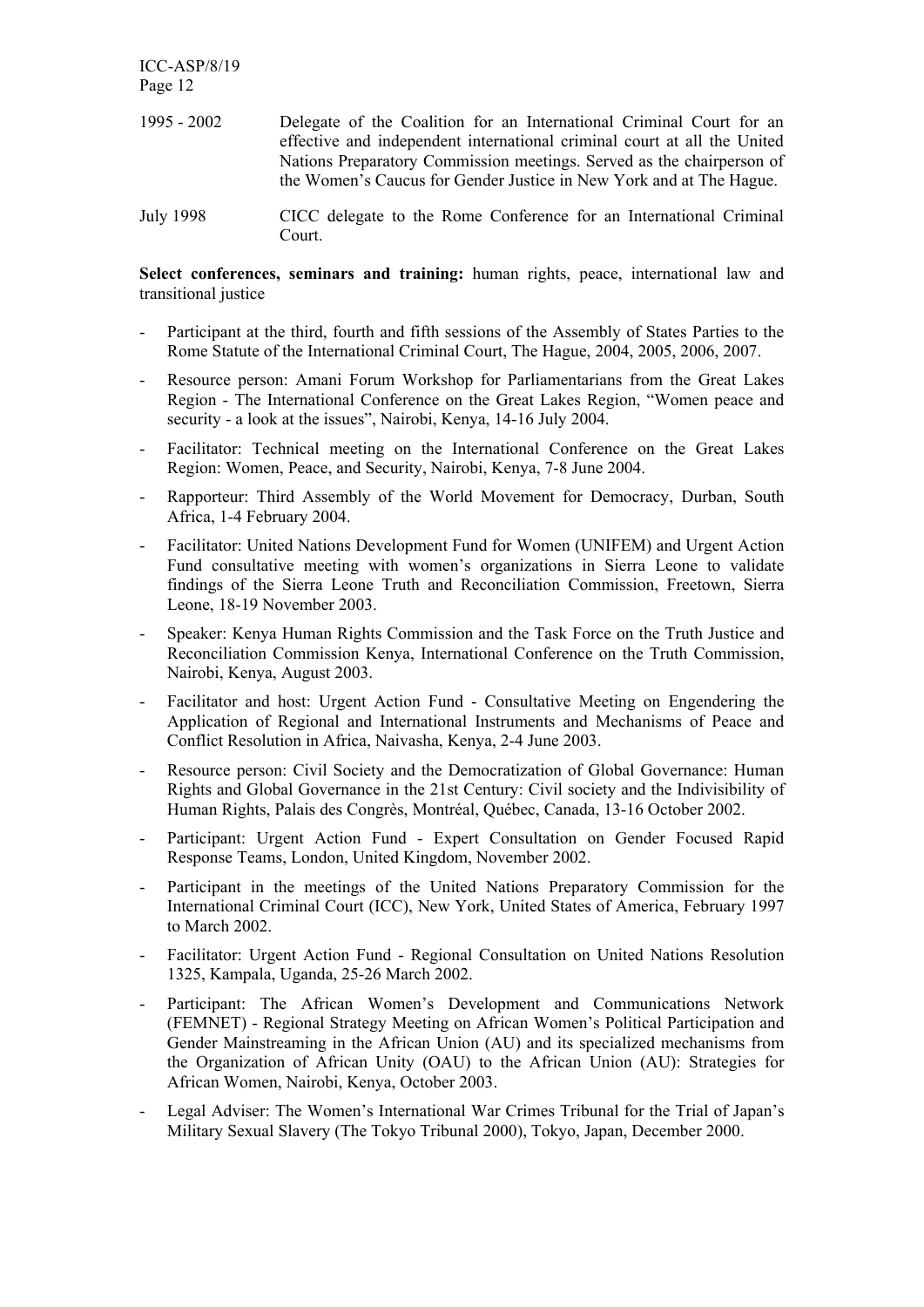- Participant: Meeting of experts convened by Rights and Democracy, Montréal, Canada together with the Special Representative for the Secretary-General on Violence against Women (SRVAW) on developing her mandate, March 1999 and March 2000.
- Speaker: Closing ceremony of "The Hague Appeal for Peace", with distinguished panelists among them Kofi Annan, then Secretary-General of the United Nations, and Queen Noor of Jordan, The Hague, Netherlands, May 1999.
- Participant: United Nations Diplomatic Conference of Plenipotentiaries on the establishment of an International Criminal Court, Rome, Italy, July 1998.
- Participant: Parliamentarians for Global Action Conference on Ensuring State Cooperation with the ICTR, Cape Town, South Africa, February 1995.

# **Governance**

- Key facilitator: Corporate Governance Training for the Sports Stadium Management Board (SSMB) Directors, Naivasha, Kenya, 11-14 March 2004.
- Evaluation of FIDA Kenya Programs, 2001-2003.
- Board Source / Kituo Cha Katiba Board Development Workshop for Practitioners, Naivasha, Kenya, 1-3 March 2003.
- Co-facilitator: FIDA Kenya Board Induction Training, Responsibilities of Non-Profit Boards, Mombasa, 7-11 March 2003.
- Co-facilitator: Corporate Governance Training for the Export Processing Zone Authority (EPZA) Board of Directors, Mombasa, Kenya, 24-28 September 2003.
- Ford Foundation's international workshop: Protecting the rights and addressing the responsibilities of non-governmental organizations, Bandung, Indonesia, 6-8 January 2003.

#### **Women's rights**

- Resource person: Several FIDA Kenya advocacy workshops for Members of Parliament on the Equality and Family Protection Bills, 2002-2004.
- Resource person: International Commission of Jurists (ICJ) on the Protocol on the Rights of Women to the African Charter.

#### **International justice**

- Facilitator: Isis Women's International Cross-Cultural Exchange (Isis-WICCE) Training programme on documenting violations against women during violent conflict, Nairobi, Kenya, November 2003.
- Resource person: The Kenya National Commission on Human Rights (KNCHR) on the International Criminal Court.
- Facilitator: Africa Legal Aid Promoting Accessibility to the African Commission on Human and Peoples' Rights and increasing understanding on universal jurisdiction for international crimes, Accra, Ghana, 2-6 September 2002.
- Facilitator: UNIFEM and Urgent Action Fund Africa "Partnering for Gender Justice", Seminar for Commissioners and Staff of the TRC, Freetown, Sierra Leone, 9-12 April 2003.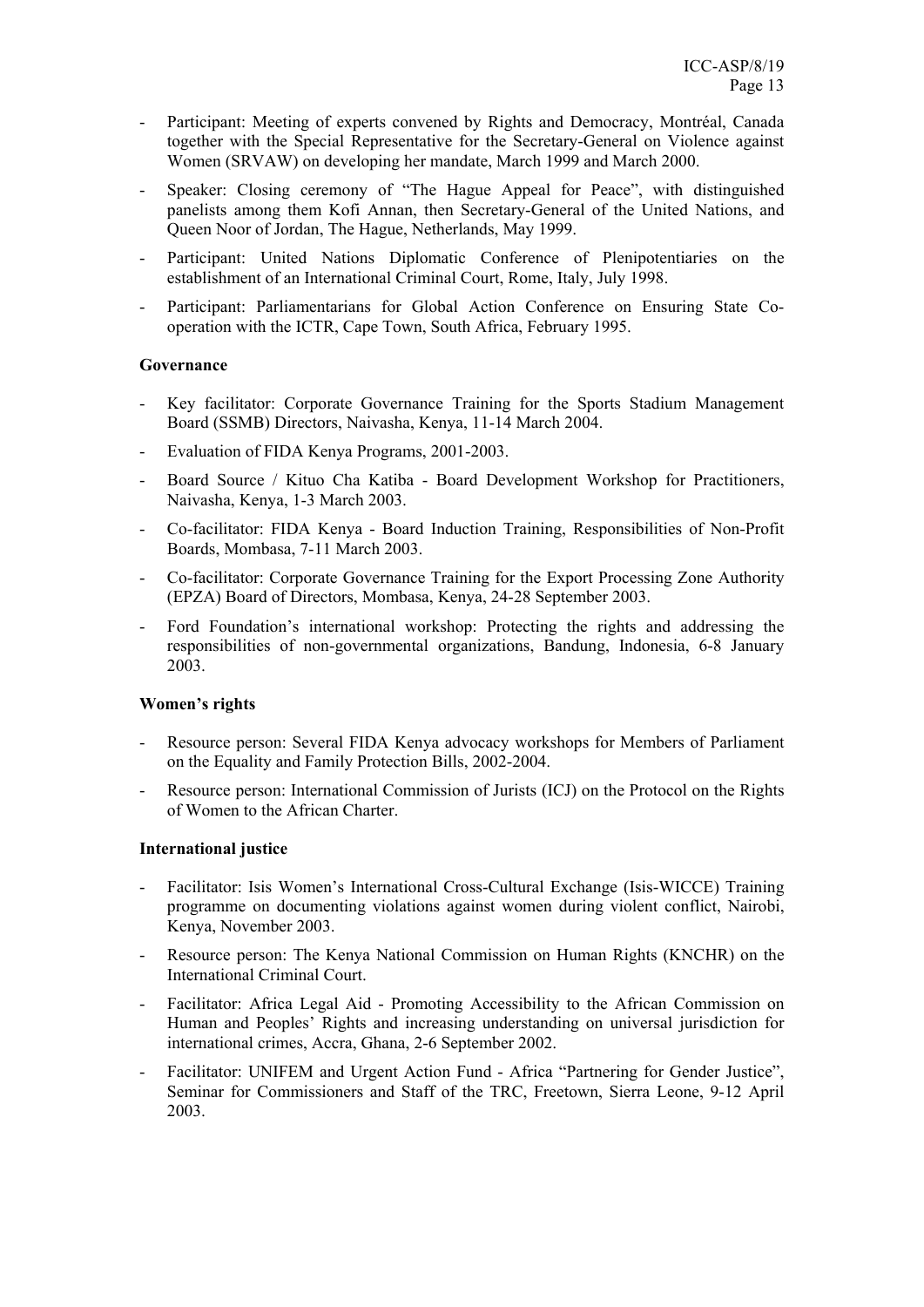# **Honours and awards**

December 2003 Moran of the Order of the Burning Spear (MBS) - Kenya national honour for distinguished service in the field of human rights.

# **Book chapters**

- "The Legitimacy of Human Rights NGOs in Kenya" in *Human Rights NGOs in East Africa: Political and Normative Tension,.* ed. Makau Mutua, Philadelphia: University of Pennsylvania Press, 2008.
- "Women and Citizenship Rights", in *Perspectives on Gender Discourse,* Heinrich Böll Foundation, July 2003.
- "Understanding Truth Commissions and Women's Participation in Transitional Justice Processes", in *Perspectives on Gender Discourse,* ed. Jacinta Muteshi, Heinrich Böll Foundation, April 2004.

# **Select journal articles**

- "Implementing the International Criminal Court Statute in Africa", *The East African Journal of Peace and Human Rights*, Vol. 7: 1, p. 118.
- "A Gender Perspective on Universal Jurisdiction" in "African Perspectives on Universal Jurisdiction for International Crimes", *Africa Legal Aid Quarterly*, October 2001.
- *"Trading Justice for Truth",* Truth Commissions in Africa, Centre for Governance and Democracy, 2003.
- *"Understanding Truth Commissions and women's participation in Transitional Justice Processes",* FIDA Kenya Annual Report 2003.
- *"Ending Impunity for Gender Crimes Regional Tribunals and the International Criminal Court",* FIDA Kenya Annual Report 2002.
- *"Amnesty, International Law Norms and Instruments: Making a case for Universal Jurisdiction in an age of Truth Commissions and Amnesties"*, Transparency International Kenya Report 2003.
- "Implementing the International Criminal Court Statute in Africa", *International Legal Practitioner*, Vol. 26, No. 3.

# **Unpublished research, papers and lectures**

- *"Transitional Politics and Justice: Rwanda's Response",* research project, Harvard Law School, Human Rights Program 2005/2006.
- "Rising Up in Response: African Women Taking Action", Talking for Peace A Karl Kahane lecture series, the Bruno Kreisky Forum for International Dialogue and the Karl Kahane Foundation, 15 October 2008.
- *"A Normative Framework for Africa's Responses: Lessons and Challenges a perspective on the ICTR and Sierra Leone Special Court",* Republic of Rwanda Supreme Court Workshop on Investigation, Prosecution and Adjudication of Sexual and Gender Based Crimes, 27-28 November 2007.
- *"The Role of Civil Society on Issues of Justice and in Bringing Governments and Institutions to Account",* International Commission of Jurists (ICJ) conference, 29 August 2007.
- *"African mechanisms, institutions, instruments and approaches to addressing sexual violence against women and girls: what opportunities?",* ACORD Conference on restoring peace and challenging impunity on sexual-based violence in times of conflict, Nairobi, Kenya, 28 March 2007.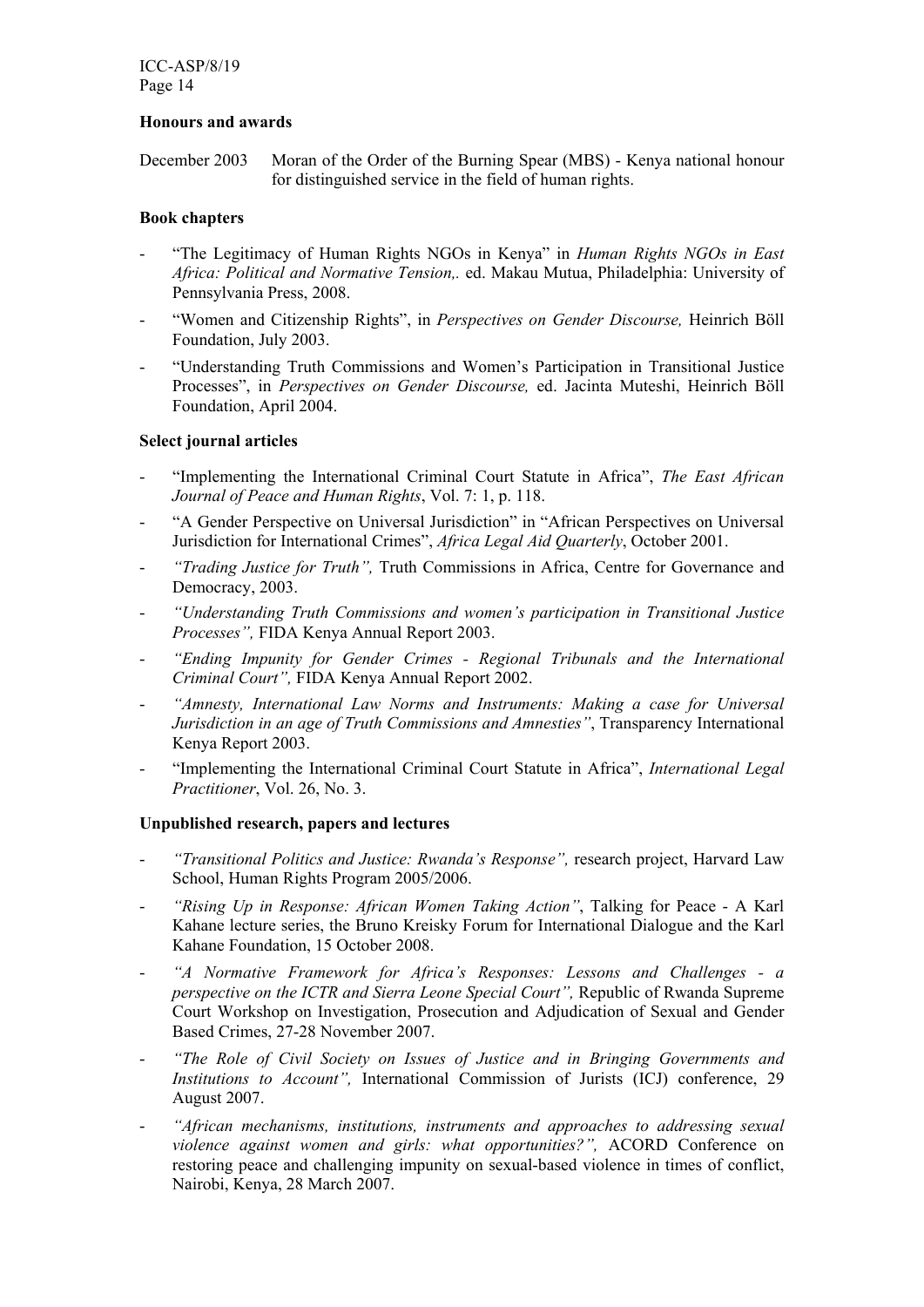- "*Transitional Justice/Truth and Reconciliation Initiatives: Have they addressed violence against women and girls and its intersection with HIV/AIDS in conflict and emergency situations?"*, Action Aid Conference on African Regional Strategic Consultation on Violence against Women and its Intersection with HIV/AIDS in Conflict/Emergency Situations in Africa, Nairobi, Kenya, 29 November - 1 December 2006.
- "*The International Criminal Court: Negotiating the gender provisions in the Rome Statute of the International Criminal Court",* International Council on Human Rights Policy and International Commission of Jurists Workshop on International Standard Setting Processes, Geneva, Switzerland, 13-14 February 2005.
- *"Women Peace and Security a look at the issues",* The International Conference on the Great Lakes Region: Amani Forum Consultation, Nairobi, Kenya, 14-16 July 2004.
- *"Establishing Accountability through Criminal Tribunals: The Rwandan Experience, the case of the ICTR and the Gacaca Tribunals"*, UN Conference on Civil Society and the Democratization of Global Governance, Montréal, Canada, 13-16 October 2002.

# **Professional affiliations**

- International Bar Association (IBA).
- East Africa Law Society (EALS).
- Federation of Women Lawyers, Kenya (FIDA Kenya).

# **Current service on non-governmental organization boards**

- The Kenya Human Rights Commission (KHRC) Vice-Chairperson.
- Akiba Uhaki (human rights and social justice fund) Chairperson.

#### **Past service on non-governmental organization boards**

- Chairperson Women's Initiatives for Gender Justice (WIGJ), The Hague, Netherlands.
- Chairperson Women's Caucus for Gender Justice at the International Criminal Court, New York.
- Board Member Kituo Cha Katiba, the East African Centre for Constitutional Development, Kampala, Uganda.
- Board Member FIDA Kenya.
- Board Member Urgent Action Fund for Women's Human Rights.

#### **Languages**

Kimeru: fluent, mother tongue.

Kiswahili: fluent, spoken and written.

Kenyan languages, basic understanding: Dholuo, Gikuyu, Kiembu, Kikamba.

English: fluent, spoken and written - school language of instruction.

French: basic (2 years high school).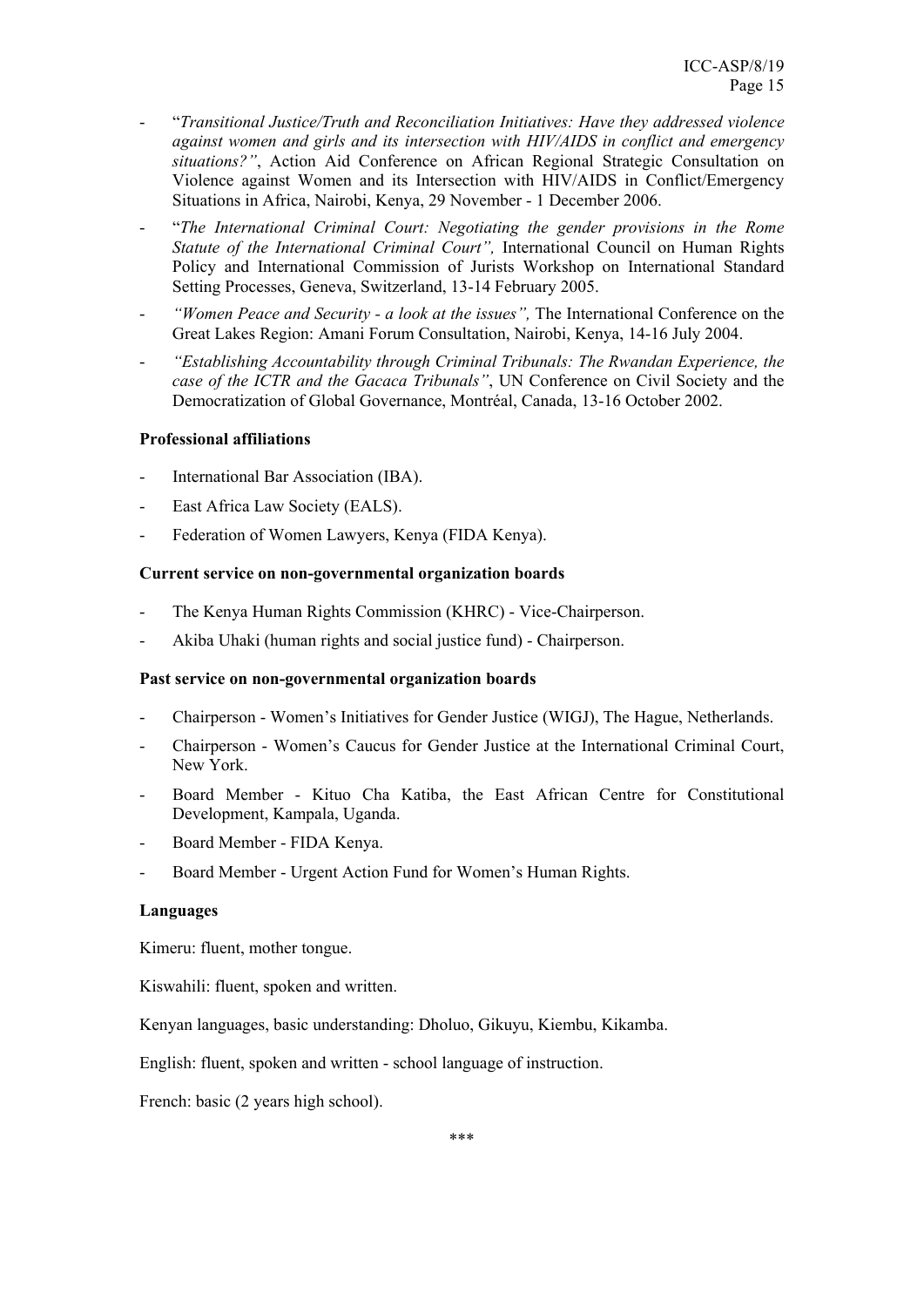# **3. Pizarro Leongómez, Eduardo (Colombia)**

[Original: English/Spanish]

#### **Note verbale**

 The Embassy of Colombia in the Netherlands presents its compliments to the Secretariat of the Assembly of States Parties of the International Criminal Court and has the honour to inform the latter that Colombia has decided to nominate Dr. Eduardo Pizarro Leongómez as a candidate for the Board of Directors of the Trust Fund for Victims.

 Dr. Pizarro has been nominated in accordance with the procedure laid down in resolution ICC-ASP/1/Res.7 of the Assembly of States Parties on the basis that he amply fulfils the requirement to be a person of high moral character, impartiality and integrity and to have competence in the assistance to victims of serious crimes.

 Dr. Pizarro has wide, acknowledged experience, nationally and internationally, as an academic and expert on issues pertaining, inter alia, to violence, peace and the victims of heinous crimes. Since 2005 he has served as President of the Colombian National Reparation and Reconciliation Commission, in which function he has shown outstanding leadership, dynamism and commitment to the cause of victims in Colombia.

 $[...]$ 

\*\*\*

#### **Statement of qualifications**

#### **Education**

- 1984 1985 Diplôme d'Etudes Approfondies (DEA), Institut d'Etudes Politiques de Paris, France.
- 1983 1984 M.A. in International Relations, Universidad Externado de Colombia, Bogotá, Colombia.
- 1976 1977 Graduate Studies in Political Science, Universidad de los Andes, Bogotá, Colombia.
- 1971 1975 B.A. in Sociology, Université de Paris VIII, Paris, France.

# **Professional experience**

- 2005 2009 President of the National Committee for Reparation and Reconciliation.
- 1986 2007 Professor, Institute of Political Studies and International Relations, National University, Bogotá, Colombia.
- 2001 2007 Columnist of the daily newspaper *El Tiempo*, Bogotá, Colombia.
- 1992 2007 Member of the Board of Directors of the Foundation "National Forum for Colombia", Bogotá, Colombia.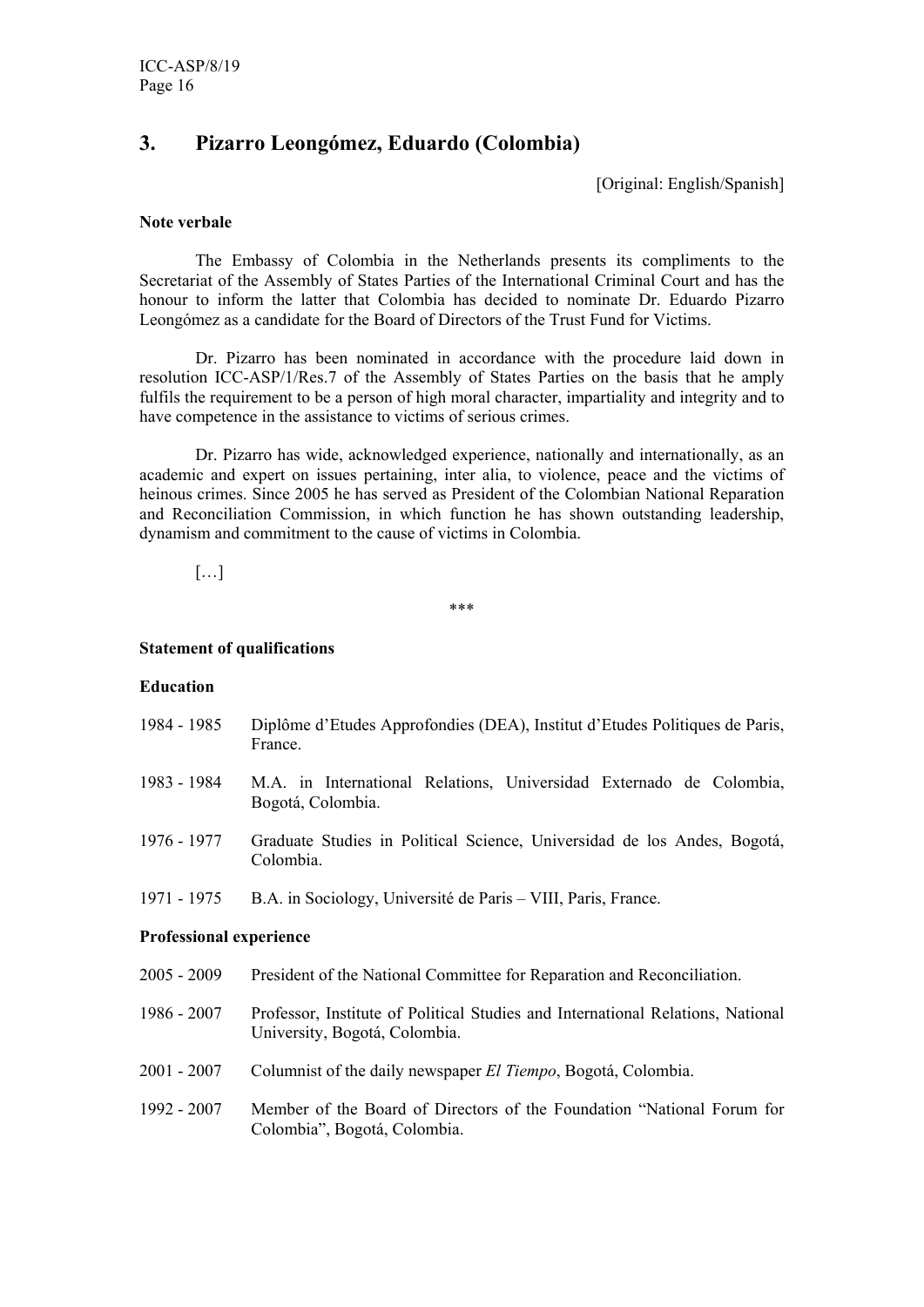- 1992 2007 Member of the Editorial Committee of the Journal *Revista Foro.*
- 2002 2003 Visiting Fellow of the Program in Latin American Studies and Visiting Professor of the Department of Sociology and the Program in Latin American Studies, Princeton University, Princeton, New Jersey.
- 2002 Visiting Professor at Facultad Latinoamericana de Ciencias Sociales (FLACSO), Ecuador, Quito.
- 2002 Visiting Professor at the University of Salamanca (Spain) and at the International University of Andalusia, La Rábida, Spain.
- 2001 2002 Visiting Research Fellowship of the Program in Latin American Studies, Princeton University, Princeton, New Jersey.
- 2000 2001 Visiting Fellow of the Helen Kellogg Institute for International Studies, University of Notre Dame, South Bend, Indiana.
- 2000 Edward Larocque Tinker Professor Institute of Latin American Studies, Columbia University, New York.
- 1998 2001 Columnist of the daily newspaper *El Espectador*, Bogotá, Colombia.
- 1998 1999 Director, Institute of Political Studies and International Relations, National University, Bogotá, Colombia.
- 1998 1999 Director of the Academic Journal *Análisis Político (Political Analysis)*, Institute of Political Studies and International Relations, Bogotá, Colombia.
- 1997 Visiting Professor, Universidad Central de Caracas, Venezuela.
- 1996 Visiting Fellow, Tübingen University, Germany.
- 1995 Member of the National Commission for the Reform of Political Parties.
- 1993 Professor, Institute for Advanced Studies on Latin America, IHEAL, University of Paris VIII.
- 1989 Member of the Commission for the Overcoming of Violence in Colombia.
- 1988 Visiting Professor, Diplomatic Academy, Mexico City, Mexico.
- 1987 Member of the National Commission for the Study of Violence.

# **Honours, fellowships and awards**

- Scholarship: French Government, 1984-1986.
- Edward Laroque Tinker Visiting Professor, Institute of Latin American Studies, Columbia University, spring 2000.
- Visiting fellowship, the Kellogg Institute for International Studies, University of Notre Dame, 2000-2001.
- Visiting research fellowship, Program in Latin American Studies, Princeton University, 2001-2003.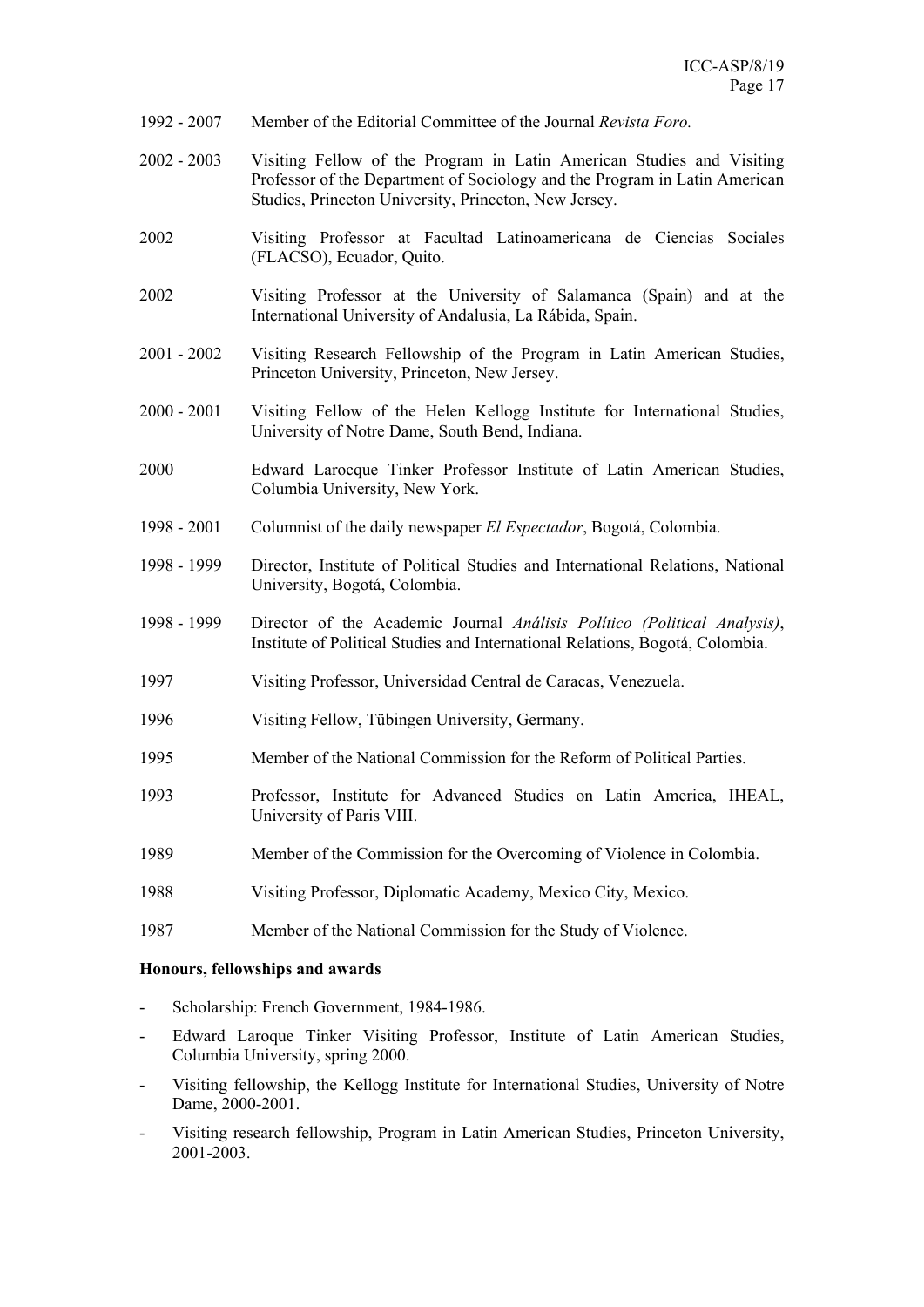# **Publications**

# Books

- *"Una democracia asediada. Balance y perspectivas del conflicto armado en Colombia",*  Bogotá: Editorial Norma, 2005.
- *"Insurgencia sin revolución. Las guerrillas en Colombia desde una perspectiva comparada",* Bogotá: Tercer Mundo Editores, 1995.
- *"Las FARC (1949-1966). De la autodefensa a la combinación de todas las formas de lucha",* Bogotá : Tercer Mundo Editores-IEPRI, 1991.

# Co-authored books

- *"Pacificar la paz. Lo que no se ha negociado en los acuerdos de paz",* Report presented to the Consejería Presidencial para la paz, Bogotá, IEPRI-CINEP-CECOIN-Comisión Andina de Juristas, 1993.
- *"Colombia: violencia y democracia",* Report presented to the Ministry of government, Bogotá, Universidad Nacional de Colombia, 1987.
- *"La Comisión de Reforma de los Partidos",* Memoria de Trabajo, Bogotá, Ministerio del Interior, 1996.

# **Editor**

- Pilar Gaitán, Ricardo Peñaranda and Eduardo Pizarro (eds.), *"Democracy and Economic Restructuring in Latin America"*, Bogotá, CEREC-IEPRI, 1996.
- Rafael Sevilla, Christin von Haldenwang, Eduardo Pizarro (eds.), *"Kolumbien. Land der Einsamkeit?"* (Colombia. Land of Solitude?), Berlin: Horlemann, 1999.
- Clara Rocío Rodríguez and Eduardo Pizarro (eds.), *"Los retos de la democracia: viejas y nuevas formas de la política en Colombia y en América Latina",* Bogotá, IEPRI-Fundación Foro Nacional por Colombia-Fundación Heinrich Böll, 2005.
- Eduardo Pizarro (ed.), *"Reelección presidencial y garantías para la oposición",* Bogotá, Konrad Adenauer-IEPRI, 2005.
- Scott Mainwaring, Ana Maria Bejarano, Eduardo Pizarro (eds.), *"The Crisis of Democratic Representation in the Andes"*, Stanford University Press, 2006.

# Some book chapters

- "From 'Restricted' to 'Besieged': The Changing Nature of the Limits to Democracy in Colombia", in Scott Mainwaring and Frances Hagopian (eds.), *Advances and Setbacks in the Third Wave of Democratization in Latin America*, Cambridge University Press, 2005.
- "Political Reform in Colombia after 1991: What Still has to be Reformed?", in Christopher Welna and Gustavo Gallón (eds.), *Democracy, Peace and Human Rights in Colombia*, Notre Dame University Press, 2006.
- "Colombia: Towards an Institutional Collapse?", in Susana Rotker (ed.), *Citizens of Fear. An Interdisciplinary Approach to Urban Violence in Latin America,* New Jersey: Rutgers University Press, 2002.
- "Kolumbien im Auge des Hurrikan", in Linda Helfrich and Oliver Diehl, *Kolumbien im Fokus. Einblicke in Politik, Kultur, Umwelt,* Frankfurt: Vervuert, 2001.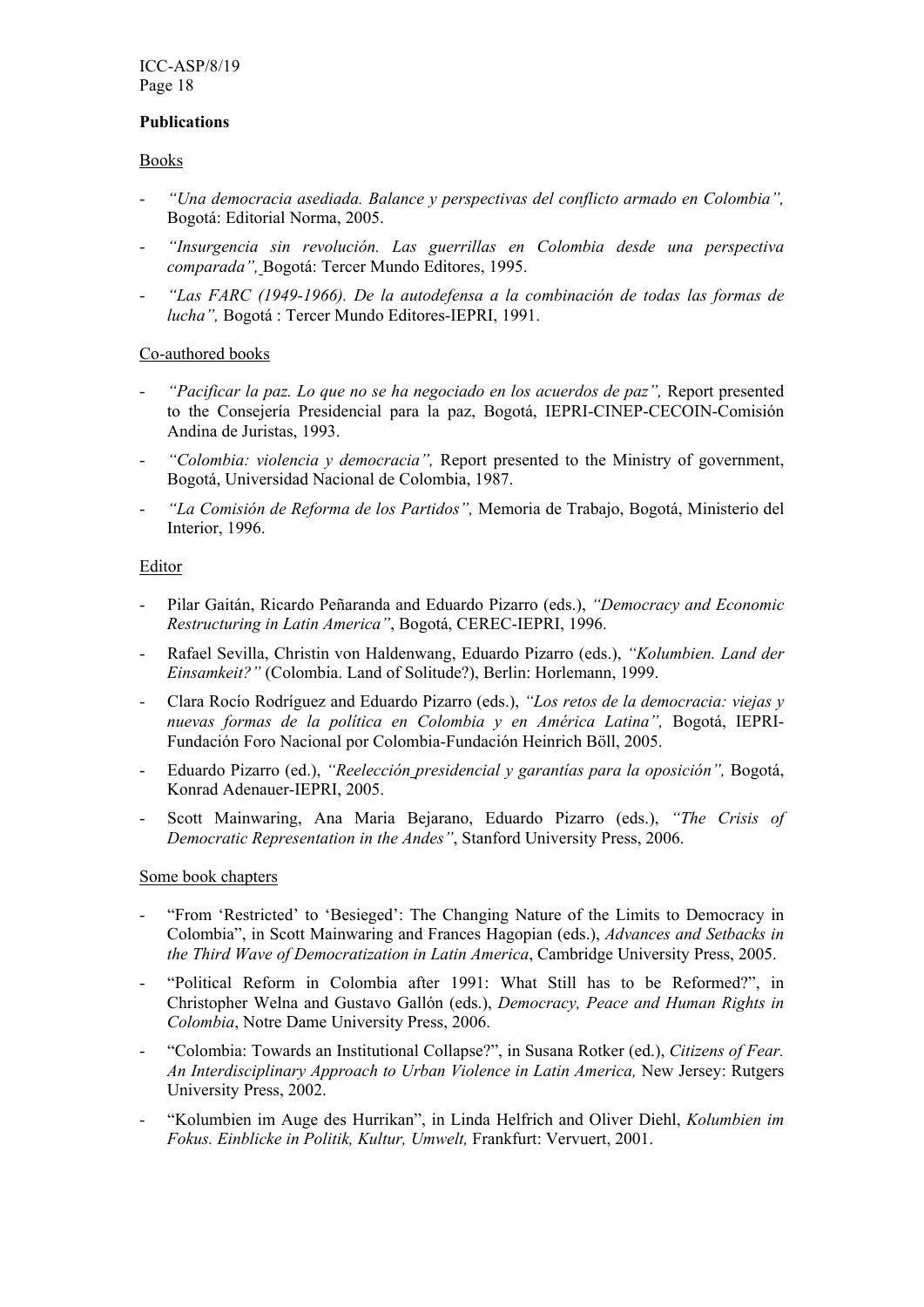- "Colombia: ¿renovación o colapso del sistema de partidos?" in Juan Ibeas and Manuel Alcántara (eds.), *Colombia ante los restos del siglo XXI: desarrollo, democracia y paz*, Salamanca, Ediciones de la Universidad de Salamanca, 2001.
- "Skyer over Colombia", in *Maktens Kanaler Latin-Amerikaårboka* 2000, Oslo, 2000.
- "Auf dem Weg zu einem Mehrparteiensystem?, in Rafael Sevilla, Christin von Haldenwang, Eduardo Pizarro (eds.), *Kolumbien, Land der Einsamkeit?*, Berlin: Horlemann, 1999.
- "Toward an Institutional Collapse?", in *Crisis? What Crisis? Security Issues in Colombia*, Washington, Institute for National Strategic Studies, 1999.
- "Les forces armées dans un contexte d'insurrection chronique ou le statut des forces armées dans la société colombienne", in Jean-Michel Blanquer and Christian Gros (eds.), *La Colombie à l'aube du troisième millénaire*, Paris: IHEAL, 1966.
- "Revolutionary Guerrilla Groups in Colombia", in Charles Bergquist, Gonzalo Sánchez and Ricardo Peñaranda (eds.), *Violence in Colombia. The Contemporary Crisis in Historical Perspective*, Delaware: SR Books, 1992.

\*\*\*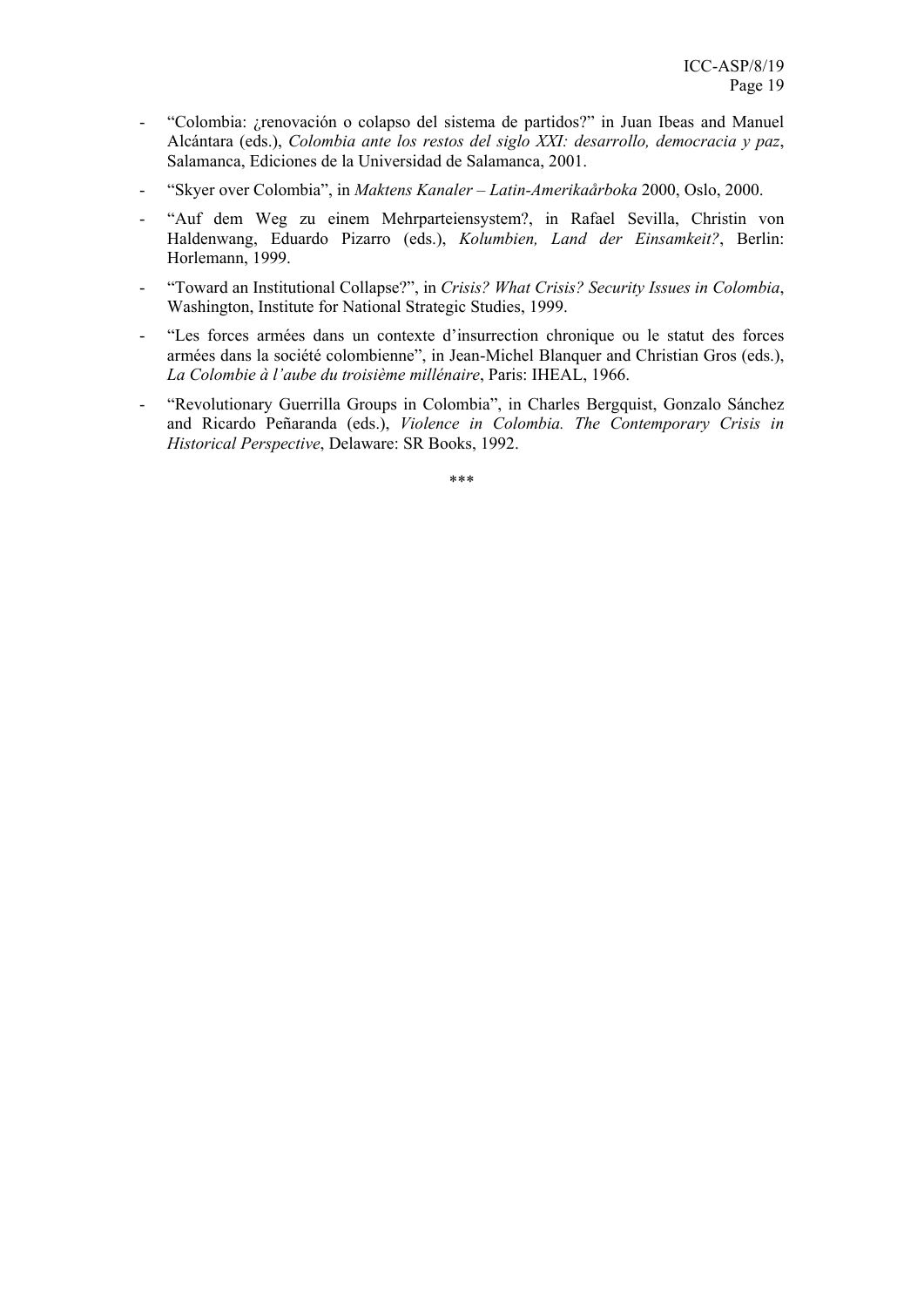# **4. Rehn, Elisabeth (Finland)**

[Original: English]

#### **Note verbale**

 The Embassy of Finland presents its compliments to the Secretariat of the Assembly of States Parties and, with reference to the Secretariat's note no. ICC-ASP/8/S/18, dated 24 April 2009, as well as note no. ICC-ASP/8/S/31, dated 9 September 2009, has the honour to inform the Secretariat that the Government of Finland has nominated Ms. Elisabeth Rehn, Minister, as a candidate for election as a member of the Board of Directors of the Trust Fund for the benefit of Victims.

 A statement specifying the qualifications of Minister Rehn, as well as her curriculum vitae are attached to this note. The statement is submitted in accordance with paragraph 6 of resolution ICC-ASP/1/Res.7 of the Assembly of States Parties relating to the procedure for the nomination and election of members of the Board of Directors of the Trust Fund for the benefit of Victims.

[…]

\*\*\*

# **Statement of qualifications**

*Statement submitted in accordance with paragraph 6 of the resolution of the Assembly of States Parties relating to the procedure for the nomination and election of members of the Board of Directors of the Trust Fund for the benefit of victims, adopted on 9 September 2002, and with the decision of the Bureau of the Assembly of the States Parties adopted on 7 April 2009* 

# **(a) ICC-ASP/1/Res.7, paragraph 6**

*Ms. Elisabeth Rehn is of high moral character, impartiality and integrity.* 

Having served a long career as a Member of the Finnish Parliament from 1979 to 1990, Ms. Elisabeth Rehn was appointed the first female Minister of Defence in the world in 1990. In addition, in 1991, she received the portfolio of Minister of Equality Affairs. According to section 60 of the Finnish Constitution (Act No. 731/1999), members of the Government shall be Finnish citizens known to be honest and competent. The Ministers are responsible before the Parliament for their actions in office. Every Minister participating in the consideration of a matter in a government meeting is responsible for any decision made, unless he or she has expressed an objection that has been entered in the minutes.

Throughout her public office, Ms. Rehn has enjoyed firm trust and support from Finnish society. Her wide popularity translated into candidacy in the presidential elections in 1994, where she was voted into the final round against Mr. Martti Ahtisaari. She received more than 46 per cent of the votes and thus nearly became the first female president of Finland. In 1995-1996 Ms. Rehn served as a Member of the European Parliament. In 2005 she received the honorary title of Minister in recognition of her long service for and commitment to the Finnish people.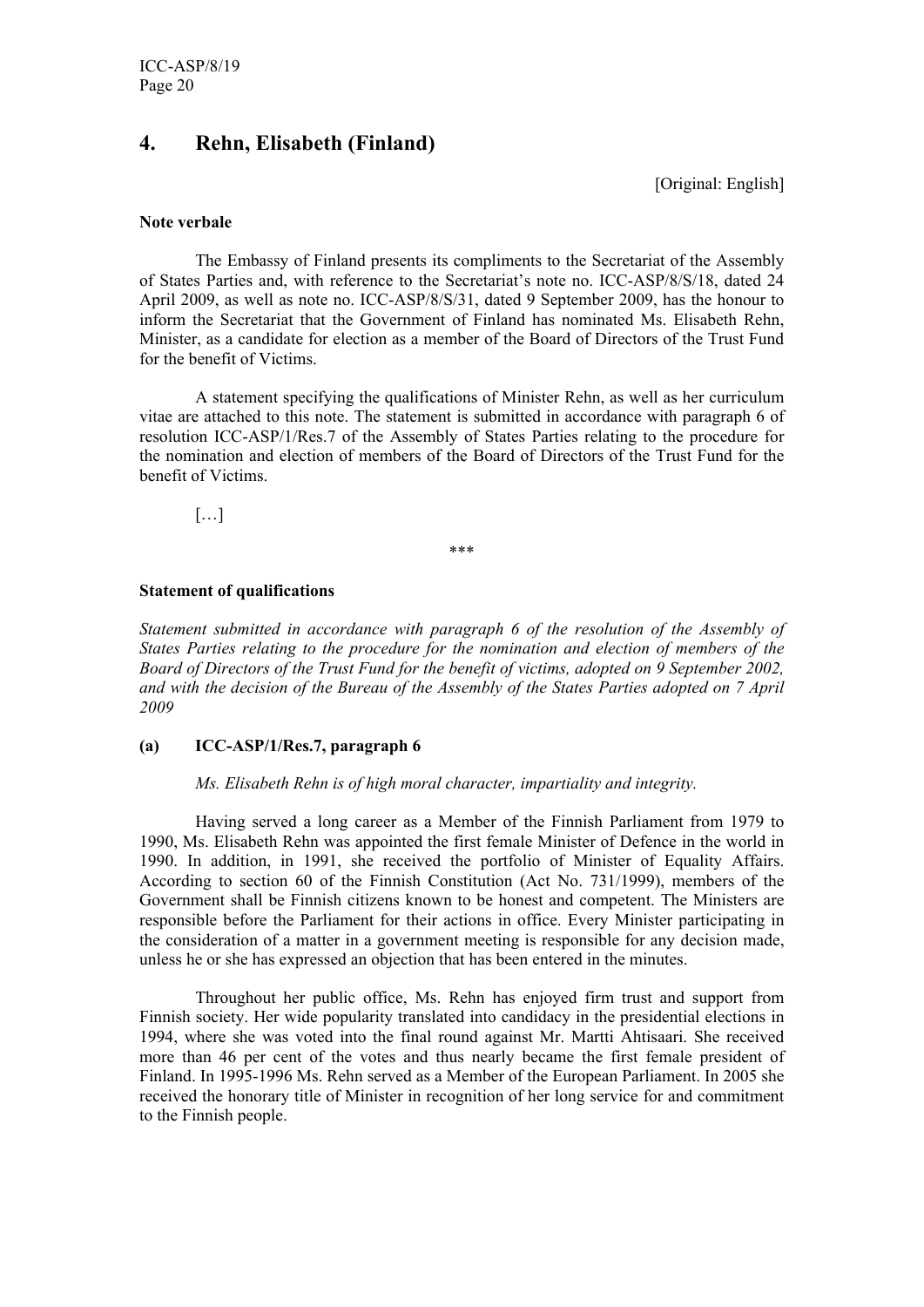After her long and distinguished career in Finland, Ms. Elisabeth Rehn has dedicated her service to activities at the international level. For the period from 1995 to 1998 she was appointed the United Nations Special Rapporteur on the situation of human rights in the Republic of Croatia, FRY, Bosnia and Herzegovina and FYROM. In 1998-1999 she served as United Nations Under-Secretary-General, Special Representative of Secretary-General in Bosnia and Herzegovina. In 2001-2002 she worked as a UNIFEM Independent Expert on the impact of war on women. Based on the findings of this work she co-authored a report entitled 'Women, War, Peace' with H.E. Ms. Ellen Johnson Sirleaf. Until present, Ms. Rehn has received several requests for expertise in issues relating to war crimes and their impact on women, peacebuilding and women's leadership. She has also accepted positions of trust in these fields of expertise.

The prominent career of Ms. Elisabeth Rehn reflects her high moral character, impartiality and integrity in concrete terms.

*Ms. Elisabeth Rehn has competence and experience in the assistance to victims of serious crimes.* 

Ms. Elisabeth Rehn is a recognized international expert on issues relating to most serious crimes, having herself witnessed and reported on such crimes and their impact on victims in the western Balkans and Africa. She has been first-hand in the field and has deep understanding of the situation of the victims of violence. She has also gained valuable insight into the legal challenges facing the victims of most serious crimes through her experiences in giving testimony at the International Criminal Tribunal for the former Yugoslavia.

In recent years, Ms. Rehn has been most active within the framework of United Nations Security Council resolution 1325 on women, peace and security, addressing the role women have in the prevention and resolution of conflicts. Time and again she has stressed the importance of justice and of not accepting impunity. She has also advocated for the need to recognize the special circumstances of women as victims and survivors.

Ms. Elisabeth Rehn is familiar with issues relating to reparations and the challenges in directing such reparations to the most vulnerable. She has addressed this issue in her reports together with recommendations, as well as in her public lectures and speeches. Furthermore, Ms. Rehn is a strong advocate for the empowerment of women, and, among her other activities, she has been actively involved in co-organizing the International Colloquium on Women's Empowerment, Leadership Development, International Peace and Security in Liberia together with H.E. Ms. Ellen Johnson Sirleaf, President of the Republic of Liberia, and H.E. Ms. Tarja Halonen, President of the Republic of Finland. Ms. Rehn's dedication to addressing the needs of the victims of serious crimes and to improving their position is a clear guiding light in her international career.

# **(b) Seventh ICC-ASP Bureau Meeting (7 April 2009), Agenda and Decisions, paragraph 4, subsection (d)**

#### *Ms. Elisabeth Rehn is available to carry out her functions on a regular basis.*

Ms. Elisabeth Rehn has dedicated most of her public life to the cause of those most vulnerable. In numerous high-level functions she has consistently raised awareness of issues such as human rights abuses, the situation of war crimes victims and the empowerment of women, and brought them to the forefront of attention of the international community. A dynamic and widely recognized expert, she continues to be actively involved in these issues.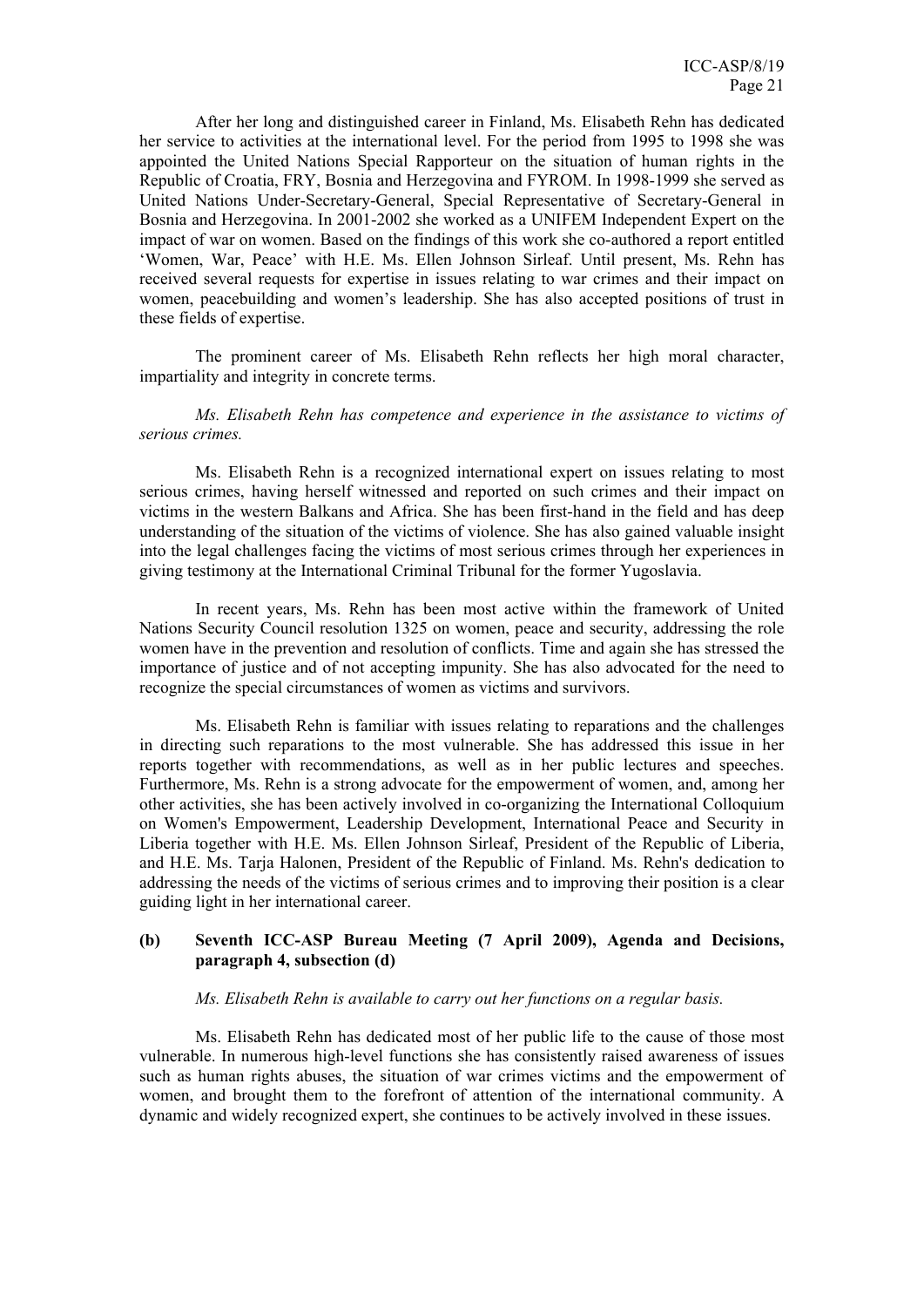Ms. Elisabeth Rehn is a sought-after lecturer and keynote speaker in all regions of the world. She also regularly participates in various expert meetings at the United Nations Headquarters in New York. As Ms. Rehn has retired from permanent functions, she will have the necessary flexibility to accommodate time and efforts for the Trust Fund for the benefit of victims on a regular basis. Ms. Rehn is truly motivated to devote her service for the cause that she finds extremely important.

# *Ms. Elisabeth Rehn has experience in fund-raising.*

Ms. Elisabeth Rehn is an economist by education. She has held various positions of trust in non-governmental organizations, such as UNICEF, UNIFEM, the Finnish Red Cross and WWF. In this context fund-raising has played a relevant part. During her long career Ms. Rehn has developed an excellent network of high-level international contacts in governments, international organizations and civil society. She is widely acknowledged as a powerful speaker with excellent social skills.

\*\*\*

# **Personal**

Date of birth: 6 April 1935 in Helsinki

#### **Education**

B.Sc. Economics, Helsinki, 1957.

#### **Titles**

Minister 2005, Econ. Dr.h.c. 1994, Pol. Dr.h.c. 1998.

#### **Languages**

Swedish, Finnish, English, German.

# **Public service**

- Member of the Finnish Parliament 1979-1995.
- Member of the European Parliament 1995-1996.
- Minister of Defence 1990-1995.
- Minister of Equality Affairs 1991-1995.
- Presidential candidate 1994, 2000.

#### **International experience**

- United Nations Special Rapporteur on the situation of human rights in the Republic of Croatia, FRY, Bosnia and Herzegovina and FYROM, 27 September 1995 - 15 January 1998.
- Amicus curiae invited by the International Criminal Tribunal for the former Yugoslavia, case against Radovan Karadžić and Ratko Mladić, 1996.
- United Nations Under-Secretary-General, Special Representative of Secretary-General in Bosnia and Herzegovina, 16 January 1998 - 15 July 1999.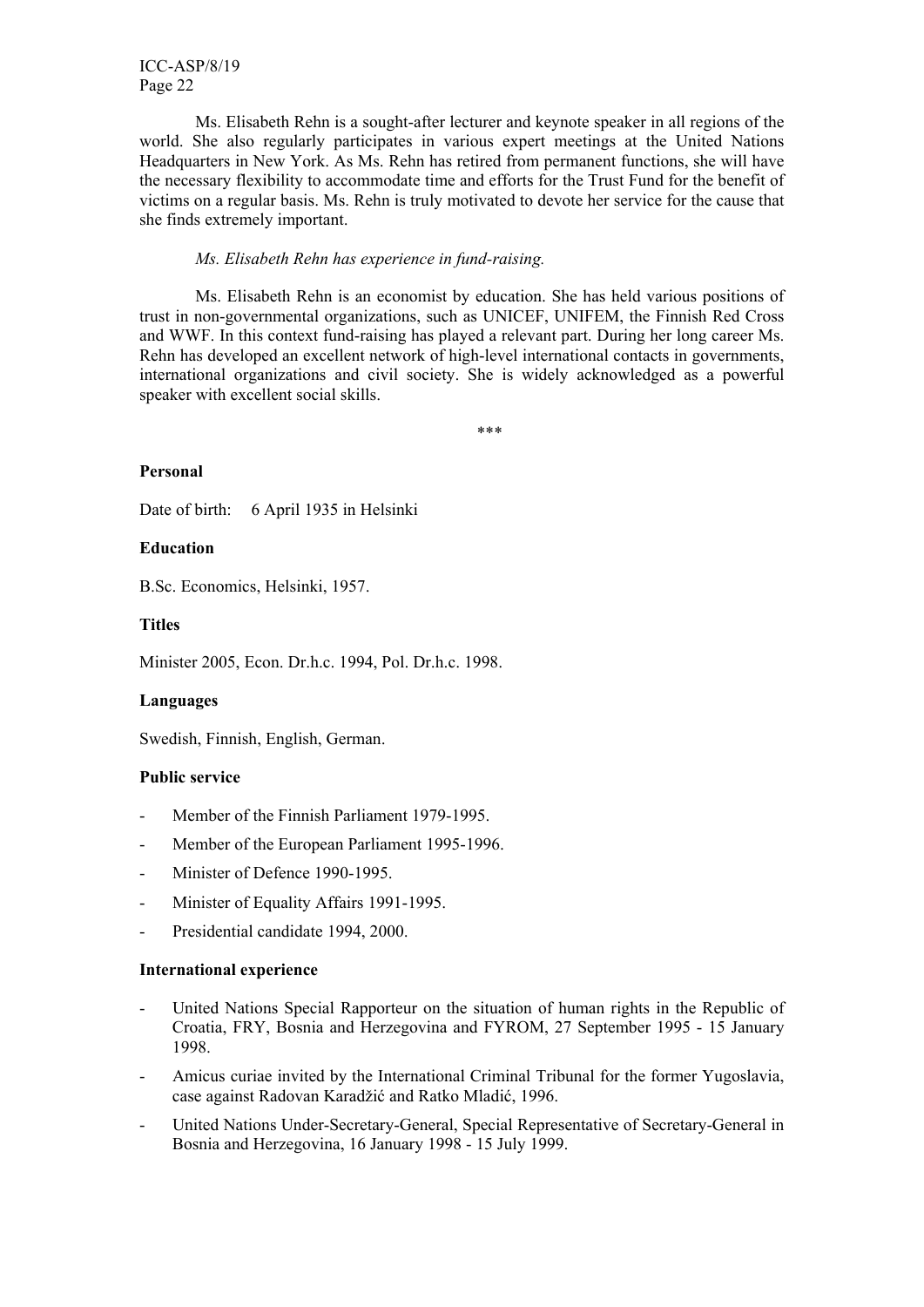- UNIFEM Independent Expert on the impact of war on women, and co-author of the report 'Women, War, Peace' with H.E. Ms. Ellen Johnson-Sirleaf, 2001-2002.
- Stability Pact for South Eastern Europe, Chair Working Table 1, Democratisation and Human Rights, 2003-2004.
- United Nations Development Programme, Independent Expert Review on the PAPP-Programme in the Occupied Territories, Palestine, 2004.
- Patron of the United World College project in Bosnia and Herzegovina, 2005-, and Chair of the Board in Education from Conflict to Internationalism, 2006-.
- Witness for the prosecution, International Criminal Tribunal for the former Yugoslavia, 2008.
- Co-organizer, Women Leaders' Colloquium, Liberia, 2006-2009.
- Invited to visit Yemen for discussions with the political leadership on women's role in decision-making, April 2009.
- Frequent visits to the field and contact with victims of violence.
- Independent Expert for the United Nations and the Ministry for Foreign Affairs of Finland on Peace Building, Crisis Management, UNSCR 1325.
- Invited by the United Nations, governments and organizations as lecturer, keynote speaker in Addis Ababa, Mali, Moscow, Jakarta, Aceh, Nairobi, Bujumbura, Seoul and Pretoria.

#### **Memberships and non-governmental organization positions**

- UNICEF, Finnish Committee, 1982-1994, Chair 1988-1993.
- Finnish Red Cross, Vice-chair 1984-1988.
- WWF Finland, Board of Trustees, Chair 2000-2006.
- UNIFEM Finland, Vice-chair of the Board 2003-2005.
- Advisory Board of Femmes Africa Solidarité, member, 2005-.
- Member of the Global Leadership Foundation.
- Advisory Board member of the Regional Women's Lobby South Eastern Europe.

\*\*\*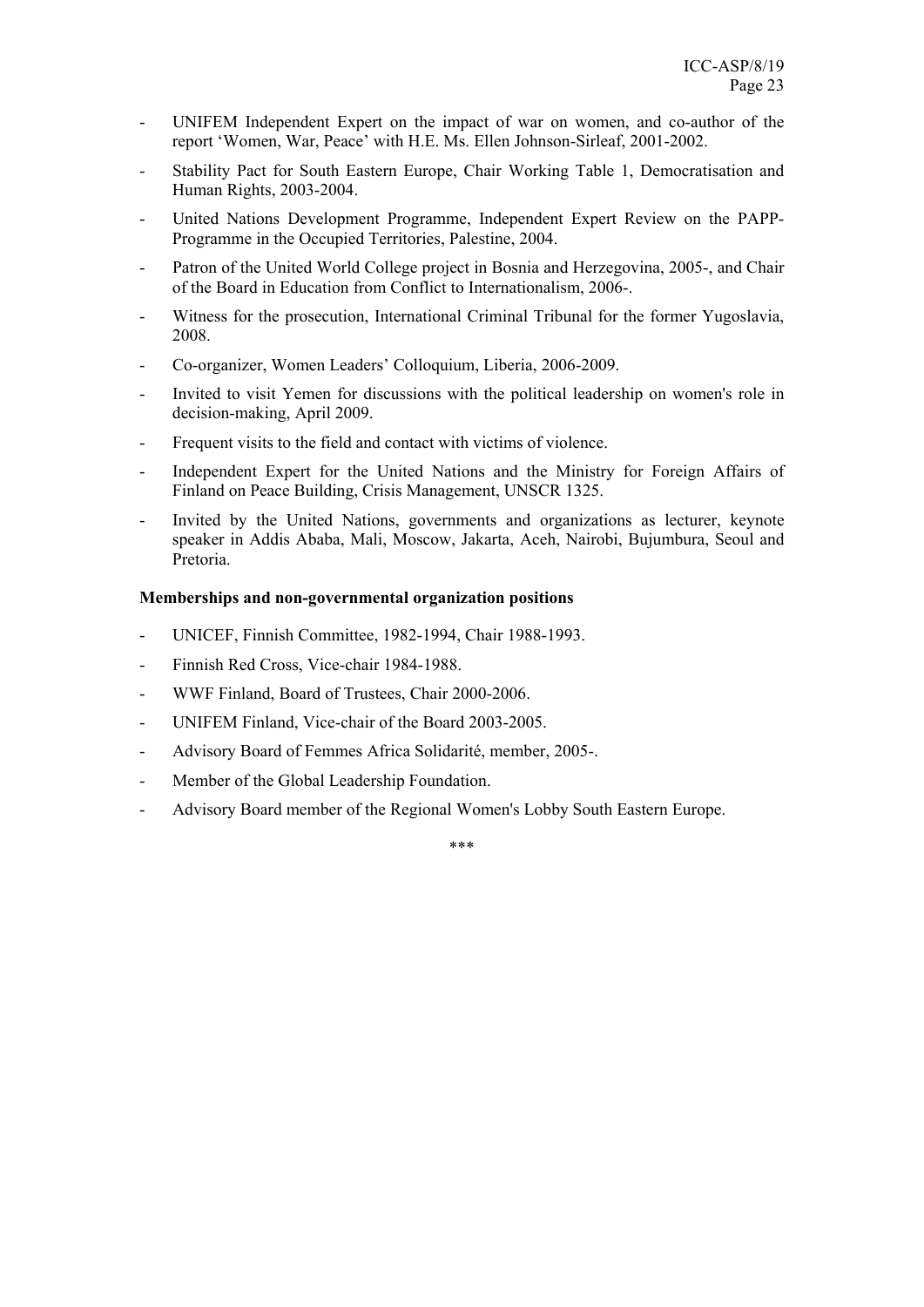# **5. Vīķe-Freiberga, Vaira (Latvia)**

[Original: English]

#### **Note verbale**

 The Ministry of Foreign Affairs of the Republic of Latvia presents its compliments to the Secretariat of the Assembly of States Parties to the Rome Statute of the International Criminal Court and has the honour to inform about the decision of the Government of the Republic of Latvia to nominate the candidacy of Dr. Vaira Vīķe-Freiberga, former president of the Republic of Latvia (1999-2007), for election as a member of the Board of Directors of the Trust Fund for the benefit of Victims at the elections to be held during the eighth session of the Assembly of States Parties in The Hague from 18 to 26 November 2009.

 The Government of the Republic of Latvia believes that Dr. Vaira Vīķe-Freiberga's high qualification and extensive experience in global affairs makes her an excellent candidate who fulfils all necessary requirements of paragraph 1 of resolution ICC-ASP/1/Res.7. She is a person of high moral character, impartiality and integrity, and she has relevant competence in the matters covered by the Trust Fund. The Government of the Republic of Latvia would like to stress that Dr. Vaira Vīķe-Freiberga's vast experience would constitute a valuable contribution in the work of the Board of Directors of the Trust Fund for the benefit of Victims.

[…]

\*\*\*

#### **Statement of qualifications**

Dr. Vaira Vīķe-Freiberga is a professor and interdisciplinary scholar having published eleven books and numerous articles, essays and book chapters, in addition to her extensive speaking engagements.

As President of the Republic of Latvia 1999-2007, she was instrumental in achieving membership in the European Union and NATO for her country. She is active in international politics, was named Special Envoy to the Secretary-General on United Nations reform and was an official candidate for United Nations Secretary-General in 2006.

She remains active in the international arena and continues to speak up in defence of liberty, equality and social justice, and for the need of Europe to acknowledge the whole of its history. In December 2007, she was named vice-chair of the reflection group on the long-term future of the European Union.

She is also known for her work in psycholinguistics, semiotics and analysis of the oral literature of her native country.

#### **Childhood and education (1937-1965)**

Vaira Vīķe was born on 1 December 1937 in Riga, Latvia. To escape the Soviet occupation, her family fled the country on 1 January 1945 and became refugees. Vaira began her schooling in refugee camps in Germany and continued in French Morocco, first at the elementary school in Daourat and then at the Girls' College Mers-Sultan in Casablanca.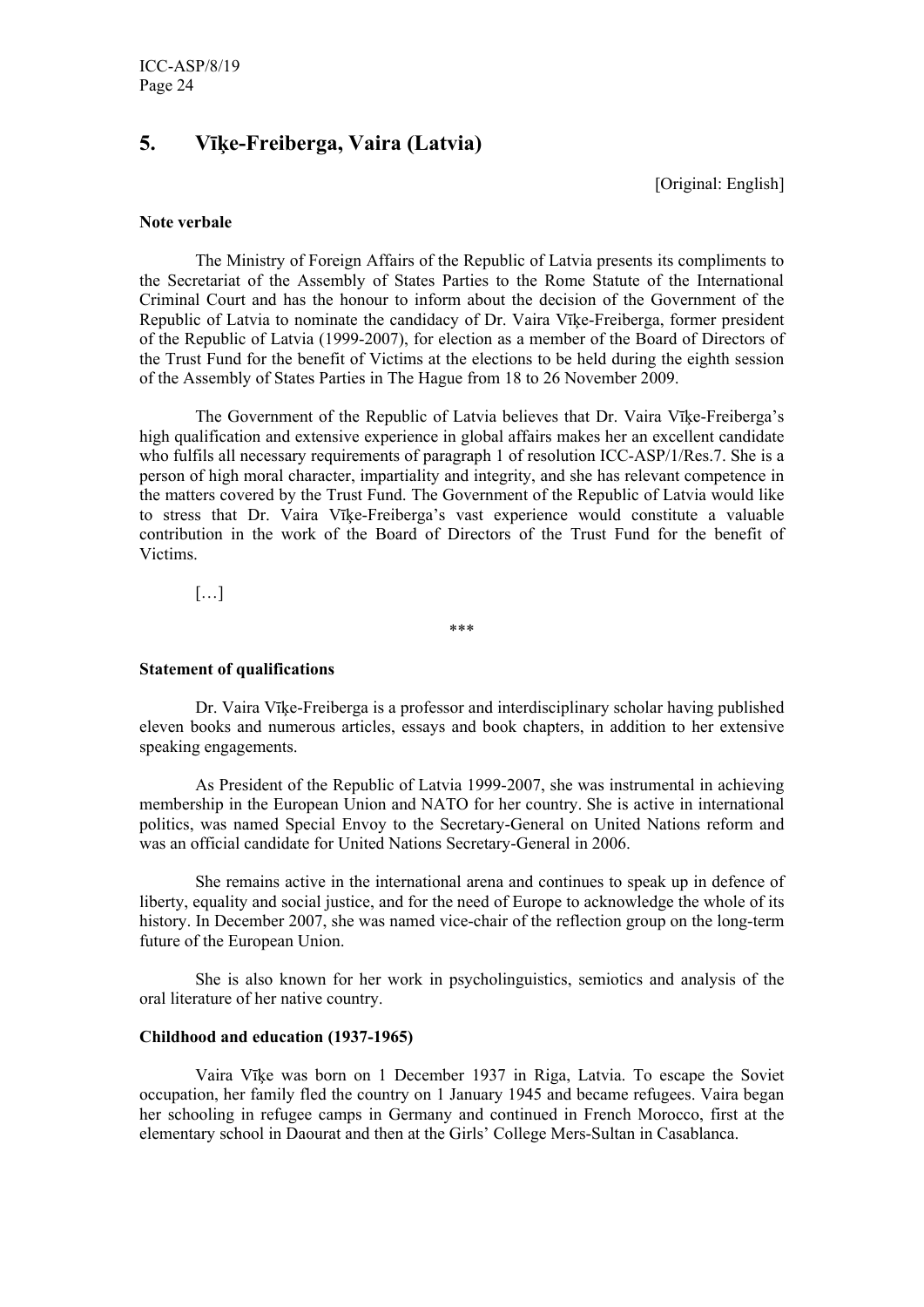After arriving in Canada in 1954, she had to work for a year in a bank, and then entered the University of Toronto, obtaining a B.A. (1958) and an M.A. (1960) in Psychology. While studying, she worked as a part-time teacher in a private girls' school and Spanish translator, and afterwards as a full-time clinical psychologist at the Toronto Psychiatric Hospital (1960-1961). Resuming her education at McGill University in Montreal, she earned a doctorate (Ph.D.) in experimental psychology in 1965. She speaks Latvian, English, French, German and Spanish and understands Italian and Portuguese.

#### **Professional career (1965-1999)**

From 1965 to 1998, Vaira Vīķe-Freiberga pursued a professorial career at the Department of Psychology of the French-speaking University of Montreal, where she taught psychopharmacology, psycholinguistics, scientific theories, experimental methods, language and cognitive processes. Her experimental research focused on memory processes and language, and the influence of drugs on cognitive processes. At the same time, she did scholarly research on semiotics, poetics and the structural analysis of computer-accessible texts from an oral tradition - the Latvian folksongs (*Dainas*). Between 1965 and 1999, she authored seven books and about 160 articles, essays or book chapters and has given over 250 speeches, allocutions and scientific communications in English, French or Latvian, as well as numerous radio, TV and press interviews in various languages.

Since 1957, she has been actively engaged in community service, focusing on questions of Latvian identity and culture, and the political future of the Baltic States.

Dr. Vīķe-Freiberga has held leading positions in national and international scientific and scholarly organizations, as well as in a number of Canadian governmental, institutional, academic and interdisciplinary committees, where she acquired extensive administrative experience. Recipient of many medals, prizes and honours for distinguished work in the humanities and social sciences (see appendix).

In June 1998, she was elected Professor *emerita* at the University of Montreal and returned to her native land, Latvia, where, on 19 October, the Prime Minister named her Director of the newly founded Latvian Institute.

#### **Presidency of the Republic of Latvia (1999-2007)**

On 17 June 1999, Vaira Vīķe-Freiberga was elected President of the Republic of Latvia by the Parliament (*Saeima*). In 2003, she was re-elected for a second term of four years with 88 votes out of 96.

She has actively exercised the powers conferred on the President by the Constitution of the Republic of Latvia and has played a leading role in achieving Latvia's membership in NATO and the European Union. Invited speaker at numerous international events. Outspoken pundit on social issues, moral values, European historical dialogue, and democracy.

She has been a member of the Council of Women World Leaders since 1999, a regularly invited participant to the World Economic Forum (Davos) and to the annual meetings of the American Academy of Achievement since 2000.

During her presidency, she authored and published an additional three scholarly books, plus one book containing her numerous speeches and invited addresses between 1999 and 2007.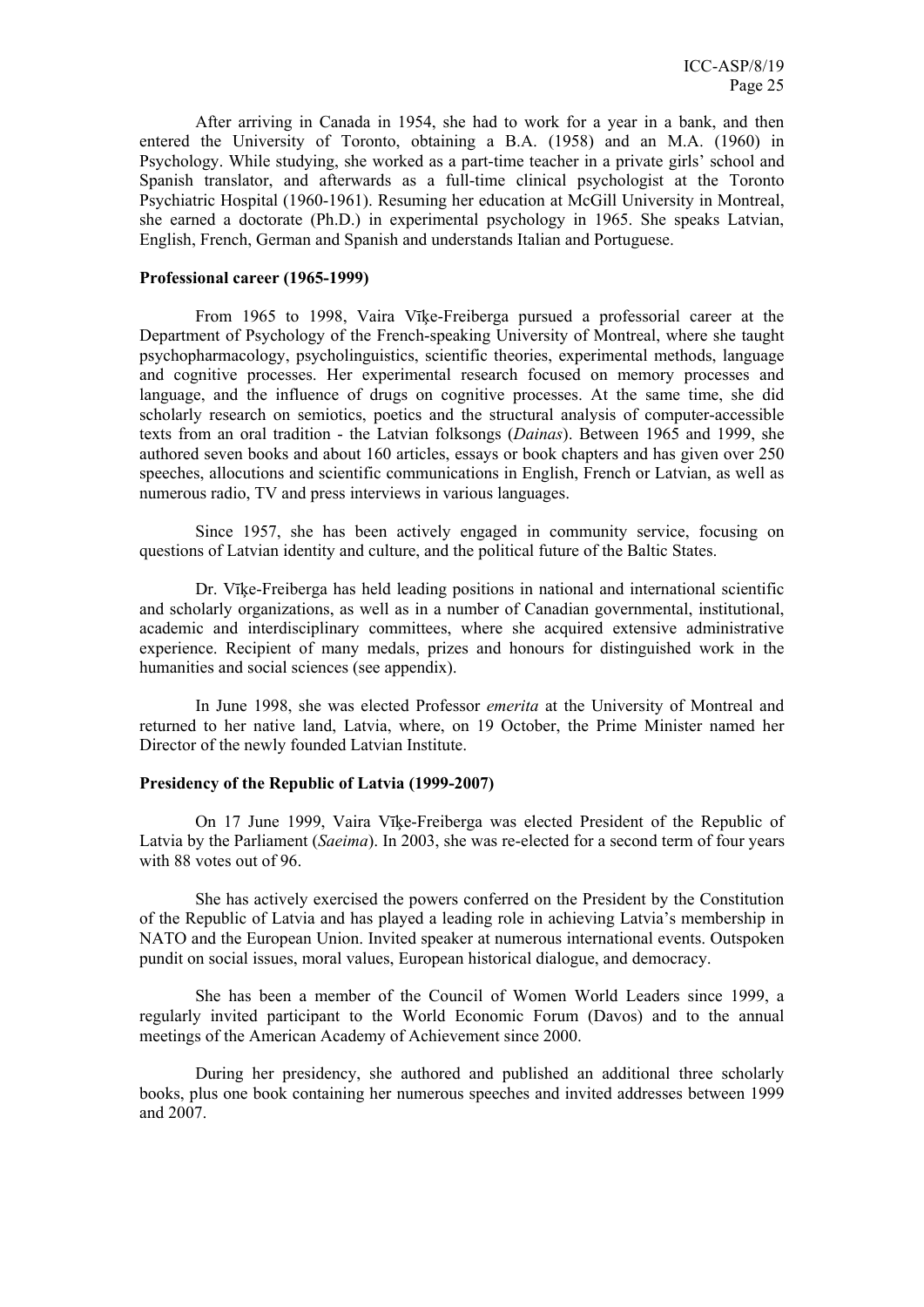#### **Post-presidency (since July 2007)**

Since the end of her presidency in July 2007, Dr. Vīķe-Freiberga has been actively participating as an invited speaker at a wide variety of international events. A founding member of the Club of Madrid, she is a member of the European Council on Foreign Relations, and honorary patron of several foundations. She was a member of the Support Committee of the 2007 European Book Prize and an honorary patron of the Paris Colloquium on the Teaching of European literatures. During the spring semester 2008, she was an invited Senior Fellow at the Institute of Politics, John F. Kennedy School of Government, Harvard University.

She was chair of the European Research Area Board Identification Committee (2008), chair of the Review panel of the European Research Council (2009), and since December 2007, vice-chair of the reflection group on the long-term future of the European Union.

Dr. Vīķe-Freiberga and Dr. I. Freibergs have founded a company "VVF Consulting" that offers consulting services to public and private organizations.

Dr. Vīķe-Freiberga has received many medals and awards, including the 2005 Hannah Arendt Prize for political thought, the 2007 Emperor Otto Prize for contributions in defining European identity and future, and the 2009 Hayek Medal for promotion of freedom and free trade. She has been awarded 37 orders of merit and 16 honorary doctorates (see appendix). Four biographies about President Vaira Vīķe-Freiberga have been published (in Latvian, English, French, Finnish, Italian, Russian and Spanish), and a full length documentary film "The Threefold Sun" in 2008.

#### **Administrative experience (until 1999)**

- Member of Council (1994-1998) and President of Academy I of the Royal Society of Canada (1998-1999).
- Member of the Killam Research Fellowships and Prizes Selection Committee (1995- 1998), appointed by the Canada Council.
- Member of the Science Council of Canada (1980-1983) and Vice-president (1984-1989), appointed by the Governor General of Canada; invited Consultant by the Commission of constitutional reform of the Brazilian Parliament (1989); member of a Canadian governmental consultative committee on the disposal of nuclear waste (1990-1991, 1995-1996).
- Member of the Board of Directors (1982-1988) and President (1984-1986) of the Association for the Advancement of Baltic Studies – AABS.
- Member of the Consultative Committee on Mental Health Research, Health and Welfare Canada (1983-1986).
- Member and president of organizing committees of various national and international symposia and conferences (1982-1986).
- Member of the Board and Executive Committee of the Canadian Federation for the Humanities (1980-1982).
- Appointed Canadian member and Chair of the Special Panel on Human Factors of the NATO Scientific Programme in Brussels (1978-1981).
- Member of the Board of Directors (1976-1982) and President (1980-1981) of the Canadian Psychological Association.
- Member of the Board of Directors (1977-1982) and President (1980-1981) of the Social Science Federation of Canada.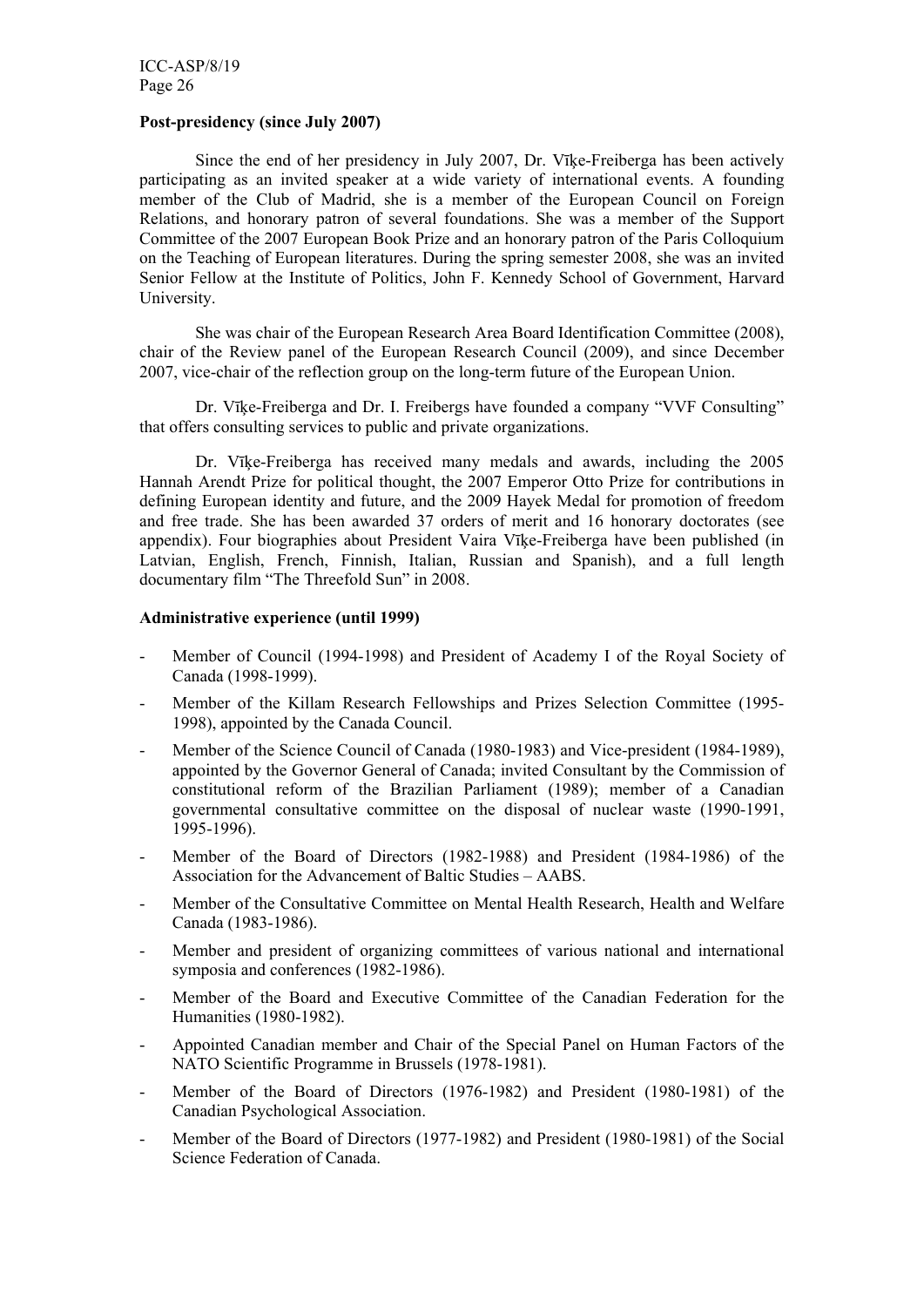- Member of the Post-doctoral Fellowship Selection Committee of the Natural Sciences and Engineering Research Council of Canada (1975-1978).
- Member of various committees at the University of Montreal (1965-1998).

# **Prizes and honours (until 1999)**

- Elected full member, Academy of Sciences of Latvia, 1999.
- Grand Medal of the Latvian Academy of Sciences for distinguished work on oral literature and Latvian folksongs, 1997.
- Pierre Chauveau Medal for distinguished work in the humanities, Royal Society of Canada, 1995.
- Officer of the Order of the Three Stars, Republic of Latvia, 1995.
- Killam Research Fellowship (Canada Council), 1993-1995.
- Marcel-Vincent prize for distinguished achievement in the social sciences, ACFAS (Association canadienne-française pour l'avancement des sciences), 1992.
- Dr. habil. philol., Latvian Academy of Sciences, 1992.
- Elected Fellow of Academy I of the Royal Society of Canada, 1990.
- Elected Foreign Member, Academy of Sciences of Latvia, 1990.
- Prize in the social sciences of the World Association of Free Latvians (PBLA, Washington, D.C.) for distinguished work on the Latvian Dainas, 1989.
- Elected Fellow, Canadian Psychological Association, 1979.
- Prof. Anna Abele memorial prize (United States of America) for distinguished work in Latvian philology, jointly with Imants Freibergs, l979.
- Leave fellowship, Canada Council, 1974-1975.

# **Medals and awards (since 2000)**

- Hayek Medal for promotion of freedom and free trade, Jena, Germany, 2009.
- Associated member of the Royal Academy of Science, Humanities and Fine Arts of Belgium, 2008.
- Global Women's Leadership Award, Berlin, 2007.
- Science pavilion at the Lycée Al Khansa in Casablanca, Morocco, named in honour of President Vaira Vīķe-Freiberga, 2007.
- Emperor Otto Prize for contribution in defining European identity and future, Magdeburg, Germany, 2007.
- American Jewish Committee (AJC) Madeline and Bruce Ramer Award for diplomatic excellence, Washington, USA, 2007.
- Cross of Honour of the Latvian Red Cross, Riga, 2007.
- Order, 1st class, of the Saint Martyr Jānis, archbishop of Riga and Latvia, 2007.
- United Nations Food and Agriculture Organization's (FAO) Ceres Medal 2007 for her contribution to social justice, moral values and democracy, Rome, Italy, 2007.
- J.W. Goethe University Medal and Walter Hallstein Prize, Frankfurt, Germany, 2006.
- Europa Prize 2006 of the Coudenhove-Kalergi Foundation, Pan-Europa Union, 2006.
- "Small Countries Prize" of the Batliner European Institute, Salzburg, Austria, 2006.
- Baltic Statesmanship Award of the U.S.-Baltic Foundation, Washington, D.C., 2006.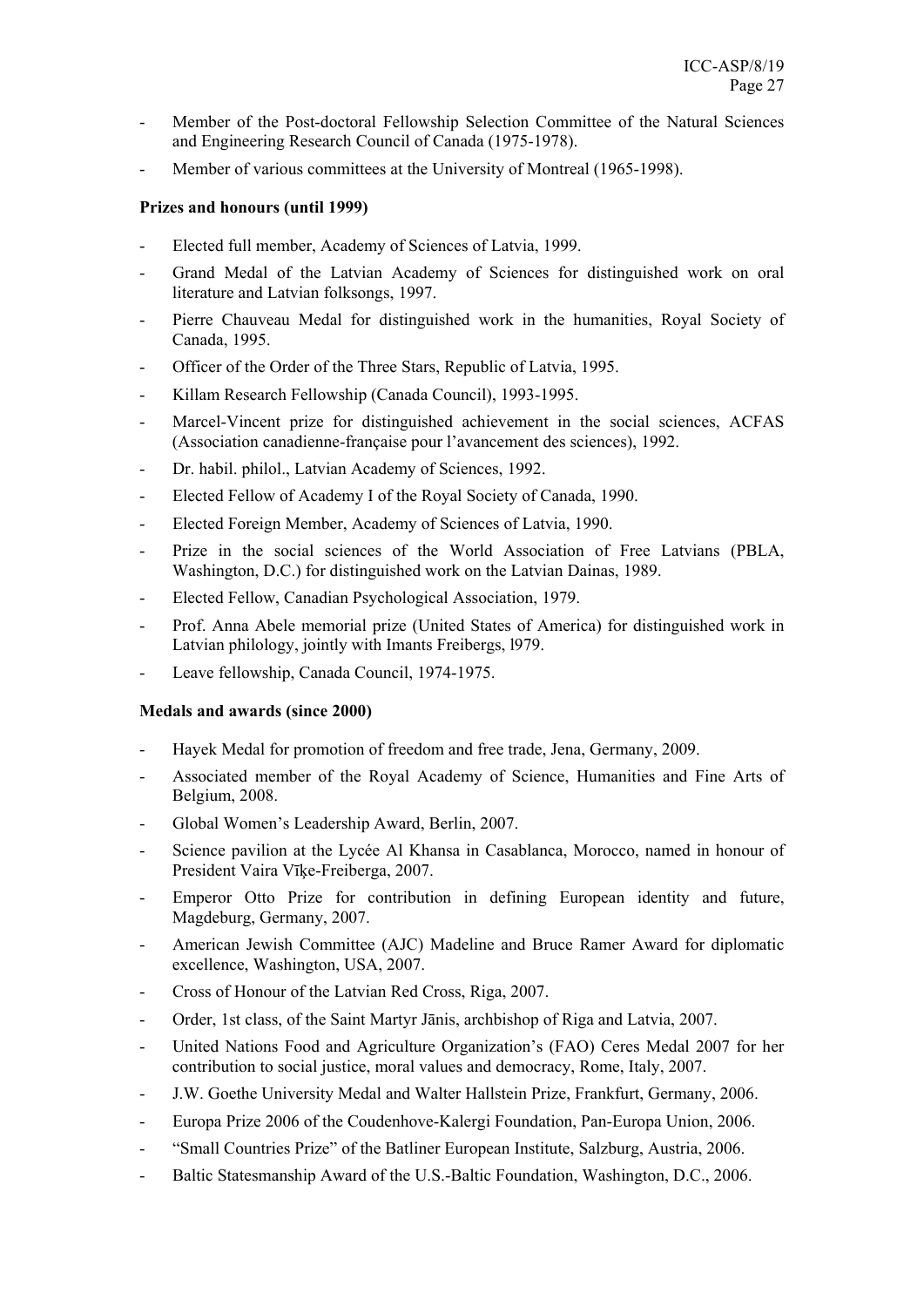- Hannah Arendt Prize for Political Thought, Bremen, Germany, 2005.
- Medal of the American Jewish Committee dedicated to 'a passionate friend of humanity's abiding values', New York, 2005.
- Medal of Freedom of the Baltic American Freedom League, Washington, D.C., 2005.
- Forbes Executive Women's Forum Trailblazer Award, New York, 2005.
- Award of Distinction of the Canadian Psychological Association, section on Women and Psychology, St.John's, Newfoundland, 2004.
- Medal of the Foundation Edouard-Montpetit of the University of Montreal, 2004.
- Gold Medal of the Free University of Berlin, Germany, 2003.
- Grand Prize of Folklore, Ministry of Culture, Republic of Latvia, 2003.
- Gold Medal of Georgetown University, Washington, United States of America, 2002.
- Medal, Prize and Title of 'Honorary Senator and Protector' of the European Academy of Sciences and Arts, Salzburg, Austria, 2001.
- American Academy of Achievement Gold Plate Award, London, 2000.

# **Honorary doctorates**

- Dr.h.c. of York University, Toronto, Canada, June 2008.
- Dr.h.c. of the University of Toronto, Canada, June 2008.
- Dr.h.c. of Trinity College, University of Dublin, Ireland, 2007.
- Dr.h.c. of Dalhousie University, Halifax, Canada, 2007.
- Dr.h.c. of the University of Southern Denmark, Odense, 2007.
- Dr.h.c. of the University of Liège, Belgium, 2006.
- Dr.h.c. of the University of Ottawa, Canada, 2006.
- Dr.h.c. of the State University in Yerevan, Armenia, 2005.
- Dr.h.c. of the State University in Tbilisi, Georgia, 2005.
- Dr.h.c. of the State University in Baku, Azerbaijan, 2005.
- Dr.h.c. of the Eurasian National University in Astana, Kazakhstan, 2004.
- Dr.sci.h.c. of McGill University in Montreal, Canada, 2002.
- Dr.h.c. of Vytautas Magnus University in Kaunas, Lithuania, 2002.
- Dr.h.c. of the University of Latvia in Riga, 2000.
- Dr.h.c. of Sacred Letters, Victoria University in the University of Toronto, Canada, 2000.
- Doctor of Laws, honoris causa (LL.D.), Queen's University, Kingston, Canada, 1991.

# **Orders of Merit, 1st class**

- Grand Cross of the Cross of Recognition, Republic of Latvia, 2007.
- Grand Cross of the Order of Viesturs (Vesthardus Rex), Republic of Latvia, 2007.
- Grand Collar of the Order of Makarios III, Republic of Cyprus, 2007.
- Grand Cordon of the Supreme Order of the Chrysanthemum, Empire of Japan, 2007.
- Order of Wissam al-Mohammadi, Exceptional Class with Grand Collar, Kingdom of Morocco, 2007.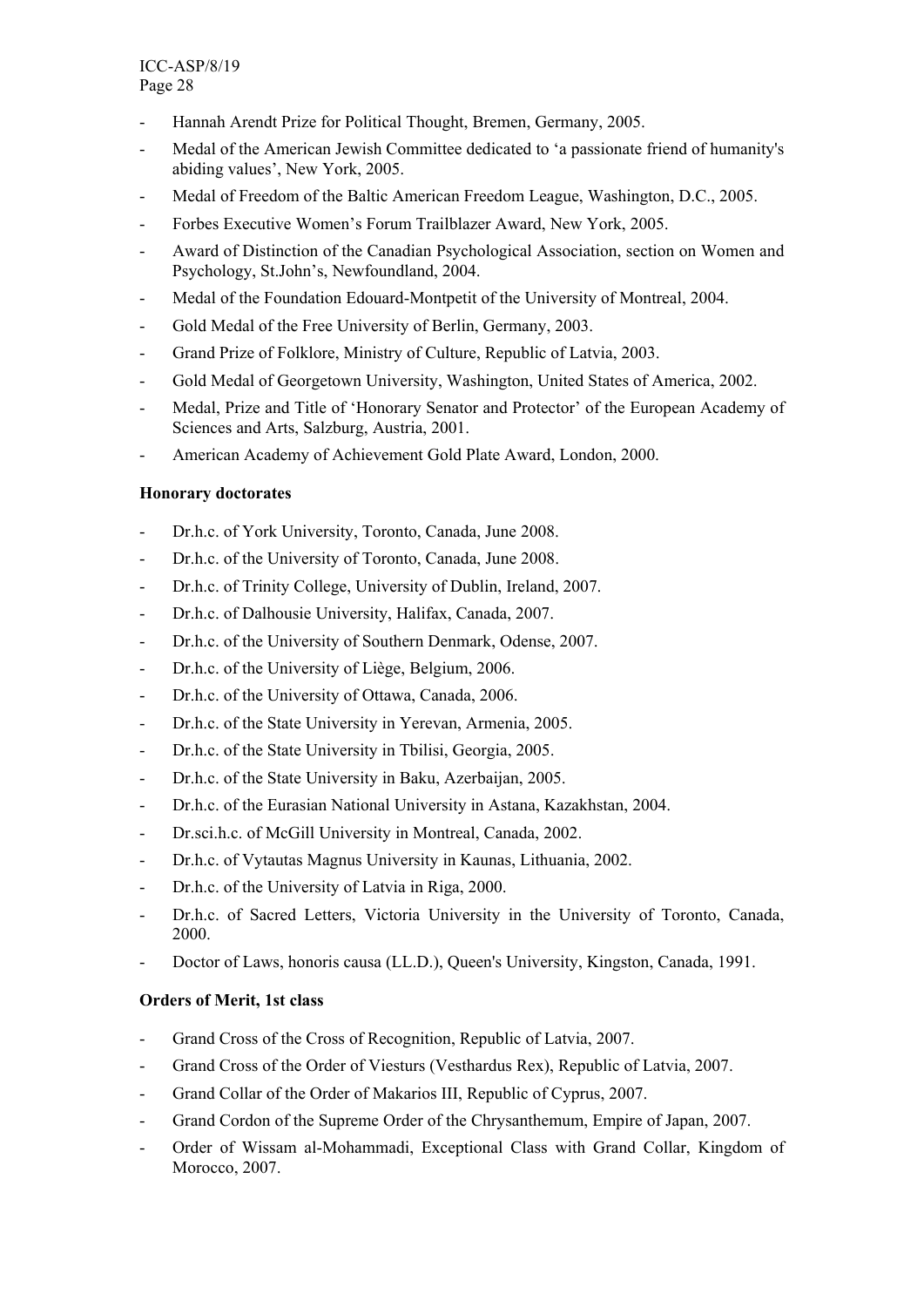- Grand Cordon of the Order of Leopold, Kingdom of Belgium, 2007.
- Grand Cross of the Civil and Military Order of Merit of Adolphe de Nassau, Grand-Duchy of Luxemburg, 2006.
- Dame Grand Cross of the Order of the Bath (GCB), United Kingdom, 2006.
- Officer of the National Order of Québec, Canada, 2006.
- Order "Xirka Gieh ir-Repubblika", Republic of Malta, 2006.
- Order of the Princess St. Olga Equal-to-the-Apostles, 1st class, Patriarchy of Moscow and All Russia, 2006.
- Order of the Netherlands Lion, Grand Cross with Collar, Kingdom of Netherlands, 2006.
- Order of the Grand Prince Yaroslav-the-Wise, 1st class, Republic of Ukraine, 2006.
- Order of the White Star with Collar, Republic of Estonia, 2005.
- Commander of the Cross of Merit with Star, Republic of Poland, 2005.
- Royal Order of Seraphim with Collar, Kingdom of Sweden, 2005.
- Order of the White Double Cross, Republic of Slovakia, 2005.
- Collar of the Order of Isabel la Católica, Kingdom of Spain, 2004.
- Grand Cross with Collar of the Order of Merit, Republic of Italy, 2004.
- National Order of Merit with Collar, Republic of Malta, 2004.
- Order of Stara Planina, Republic of Bulgaria, 2003.
- Grand Cross of the Order of Infante Dom Henrique with Grand Collar, Republic of Portugal, 2003.
- Grand Cross of Merit, Special Class, Federal Republic of Germany, 2003.
- Order of Merit of the White Eagle, Republic of Poland, 2003.
- Gold Medal of Freedom, Republic of Slovenia, 2002.
- Grand Cross of Merit with Collar, Republic of Romania, 2001.
- Commander of the Legion of Honour, 1st Class, Republic of France, 2001.
- Cross of the Order of Merit with Collar, Republic of Hungary, 2001.
- Grand Cross of the Order of White Rose with Collar, Republic of Finland, 2001.
- Order of Merit Vytautas Dizas, 1st Class with Collar, Republic of Lithuania, 2001.
- Grand Cross of the Order of the Redeemer, Republic of Greece, 2000.
- Grand Cross of the Order of St. Olav, Kingdom of Norway, 2000.
- Order of Merit Terra Mariana, 1st Class with Collar, Republic of Estonia, 2000.
- Commander with Grand-Cross and Collar of the Three-Star Order, Republic of Latvia, 1999.

# **Books authored**

- *V.V.-F. 4plus4*. Runas 1999-2007 [Speeches 1999-2007] (ISBN 978-9984-33-210-9), 646 p., Rīga: Pētergailis, 2007.
- *Logique de la poésie: Structure et poétique des daïnas lettonnes*. (ISBN 978-2- 84103-161-0), 299 p., Bordeaux: William Blake and Co. ed., 2007.
- Saules balsi [Latvian Sun Song Melodies. Selected and commented by Vaira Vīķe-Freiberga (in Latvian and English)] (ISBN 9984-505-82-0), 151 p., Rīga: Karogs, 2005.